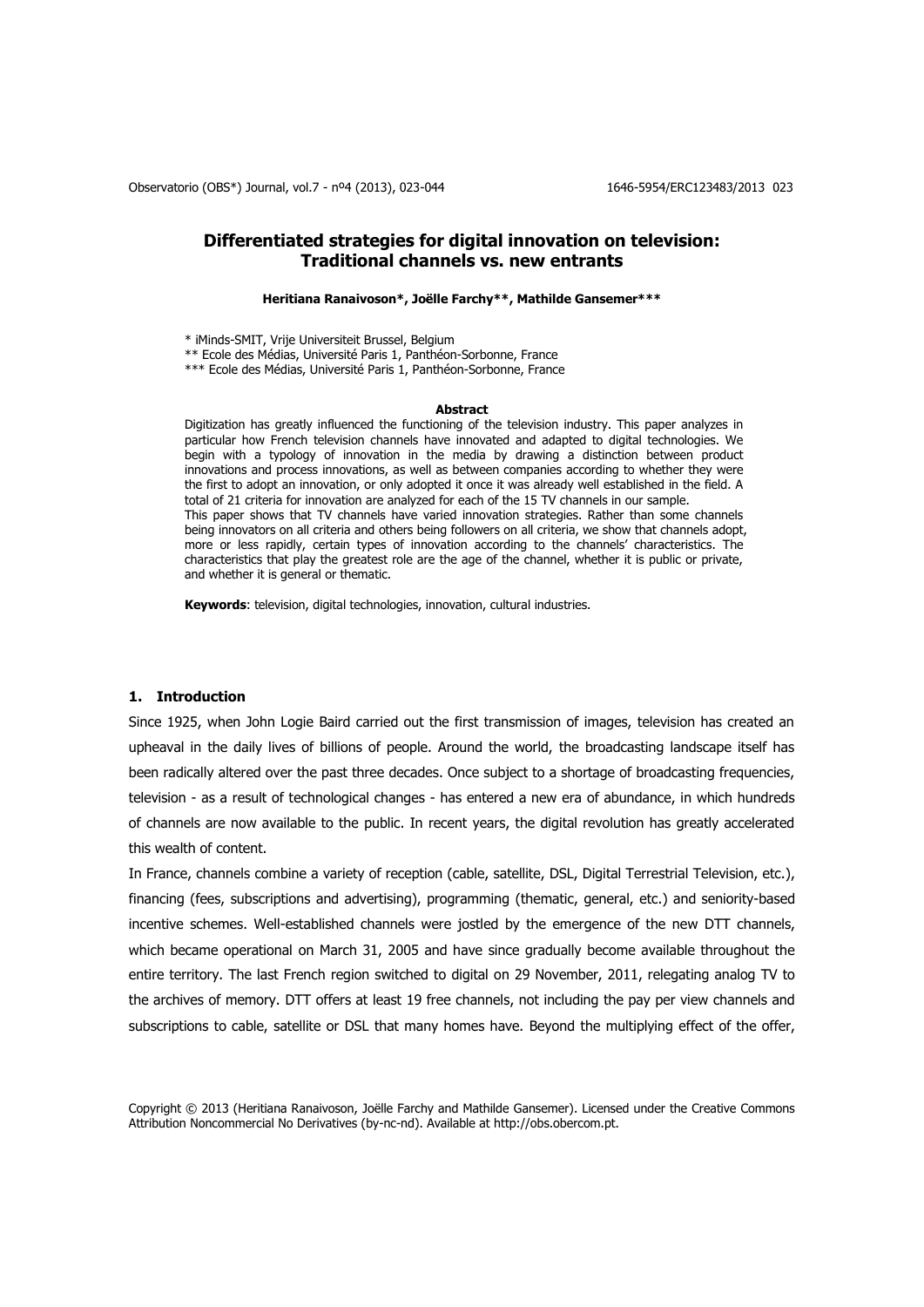digital technology has profoundly changed television's relationship with the viewer, turning the latter into a veritable program director via new services like VOD and catch-up TV.

The aim of this paper is to understand how different television channels adopt digital innovations based on the French case.

Based on an original typology of innovation in the media (Part 2), we constructed indicators of digital innovation for the 15 channels included in our sample. The measuring of innovation through these indicators is based on:

- Observation of the channels' programs over a period of 7 days (from Monday, December 29 to Sunday, December 5, 2010). This represents 3340 programs for which criteria of innovation relative to content enrichment were applied (see 3.1.1.)
- General information, such as the date of adoption of certain innovations by each channel.

The methodology of this measurement is described in detail in Part 3. Differentiated results according to the type of innovation and the channel are provided in Section 4.

### **2. Innovation in the media: characteristics and typology**

### **2.1 Definition and characteristics of innovation in the media**

Innovation, that is to say the use of a new product or production process [\(Donders et al., 2011;](#page-17-0) [Pavitt,](#page-18-0)  [1984\)](#page-18-0), is a concept that is widely analyzed by management sciences and economics. This also holds true for innovation in media and cultural industries. However, the specific natures of the latter two are not systematically taken into account.

The first essential ingredient of innovation is its novelty [\(Castañer & Campos, 2002;](#page-16-0) [Schumpeter, 1942\)](#page-18-1). This novelty should also lead to significant amelioration [\(OECD, 2002\)](#page-17-1). Not all new ideas or prototypes are innovations, however; in the words of Freeman [\(1991\)](#page-17-2), an invention must be used in order to become an innovation [\(see also Henten et al., 2004\)](#page-17-3), which means that the idea or prototype must also be developed and marketed.

Secondly, innovations can be categorized depending on whether they are product or process innovations [\(Cave & Frinking, 2007;](#page-16-1) [Handke, 2008\)](#page-17-4). In the case of the media, product innovation refers both to content and how it is made available to consumers, which are usually designed to change users' behavior [\(Kamprath & Mietzner, 2009\)](#page-17-5), i.e. to ensure that viewers watch more content, or to attract a new audience [\(Bakhshi & Throsby, 2010\)](#page-16-2). The innovation process meanwhile includes all that is related to content production; while less visible to consumers, it may nonetheless involve major organizational changes.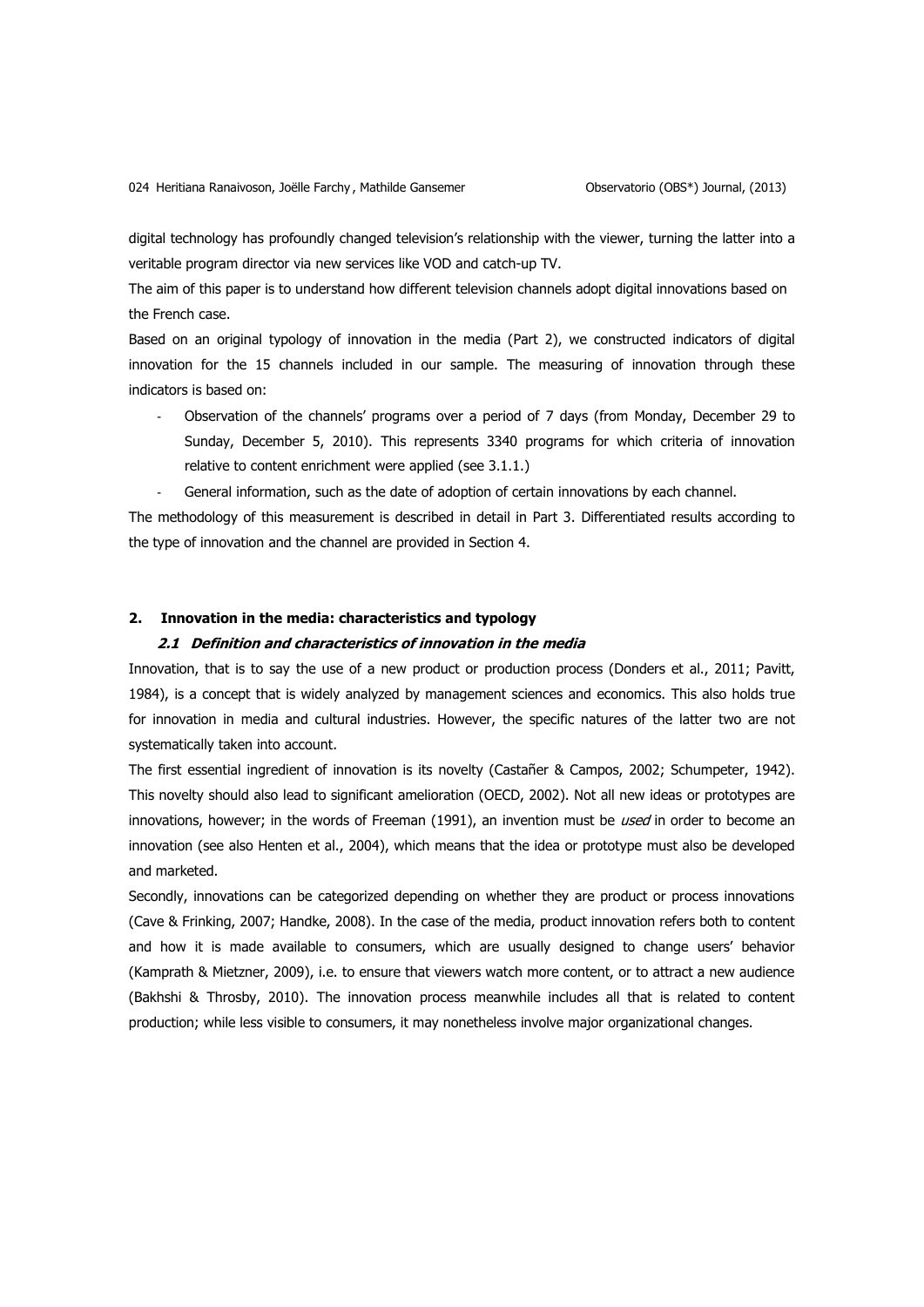Beyond this general definition, innovation in the media has specific characteristics [\(Preston & Cawley, 2004\)](#page-18-2). To begin, most of the activities in this sector are services; the literature, however, is generally oriented towards innovation in products manufacturing [\(Djellal et al., 2003\)](#page-17-6). Innovation in services is less centralized and less localizable within a company.

Moreover, innovation in the media largely concerns innovation in terms of content, versus innovation in terms of process. It follows that in these sectors, innovation is more likely to be produced by the margin [\(Flew et al., 2008\)](#page-17-7), including in conjunction with other service activities. In other words, innovation in the media does not necessarily come from big players with large investment capacity, but often newer, more agile players or consortia of firms. Media companies operate in a context of open innovation, where innovation is produced outside of their walls [\(Chesbrough, 2006\)](#page-16-3). Finally, end users play a considerable role in innovation, as indicated most notably by the development of the concept of 'produser' [\(Bruns, 2008\)](#page-16-4). Users can have a crucial influence on the conditions that govern the adoption of an innovation, especially when the latter is based on their active participation, as in social networks.

#### **2.2 Product innovation vs. process innovation**

This paper posits that innovation in the media is characterized by innovation in content, which is why we take as our starting point the classic distinction between product innovation and process innovation. This comparison is also used as a starting point in research that attempts to quantitatively analyze media innovation (e.g. [Donders et al., 2011;](#page-17-0) [Handke, 2008;](#page-17-4) [Stoneman, 2010\)](#page-18-3). We preferred this approach to one that compares incremental innovations (which function by successive improvements) with radical innovations (which consist of a paradigm shift) (e.g. [Castañer & Campos, 2002;](#page-16-0) [Köhler, 2005\)](#page-17-8).

Schweitzer's [\(2003\)](#page-18-4) modeling helps in identifying product innovation. A media product consists of three parts, or successive layers: the core, the inner form and the outer form. The core is the basis (in other words the theme or message), while the inner form is the style (for example, the type of film). These two parts represent a media product's content. Any innovation relative to this content is what Stoneman [\(2010\)](#page-18-3) calls "soft innovation." The outer form is the medium that carries the content; it is linked to it, but can also be detached from it (for example, by a change of medium). Thus, in the case of a DVD of the film Titanic, the story of impossible love is the core, the special effects are part of the inner form and the cover of the DVD or Blu-Ray represents the outer form.

Process innovation is modeled by considering that this type of innovation affects one or more steps of the value chain: creation (e.g., a new camera), (re)production (e.g., a new video codec), aggregation (e.g., a new encoding format), distribution (e.g., using Internet protocols to distribute audiovisual content), exposure (e.g., 3D) and consumption (e.g. the possibility of choosing the camera to follow during a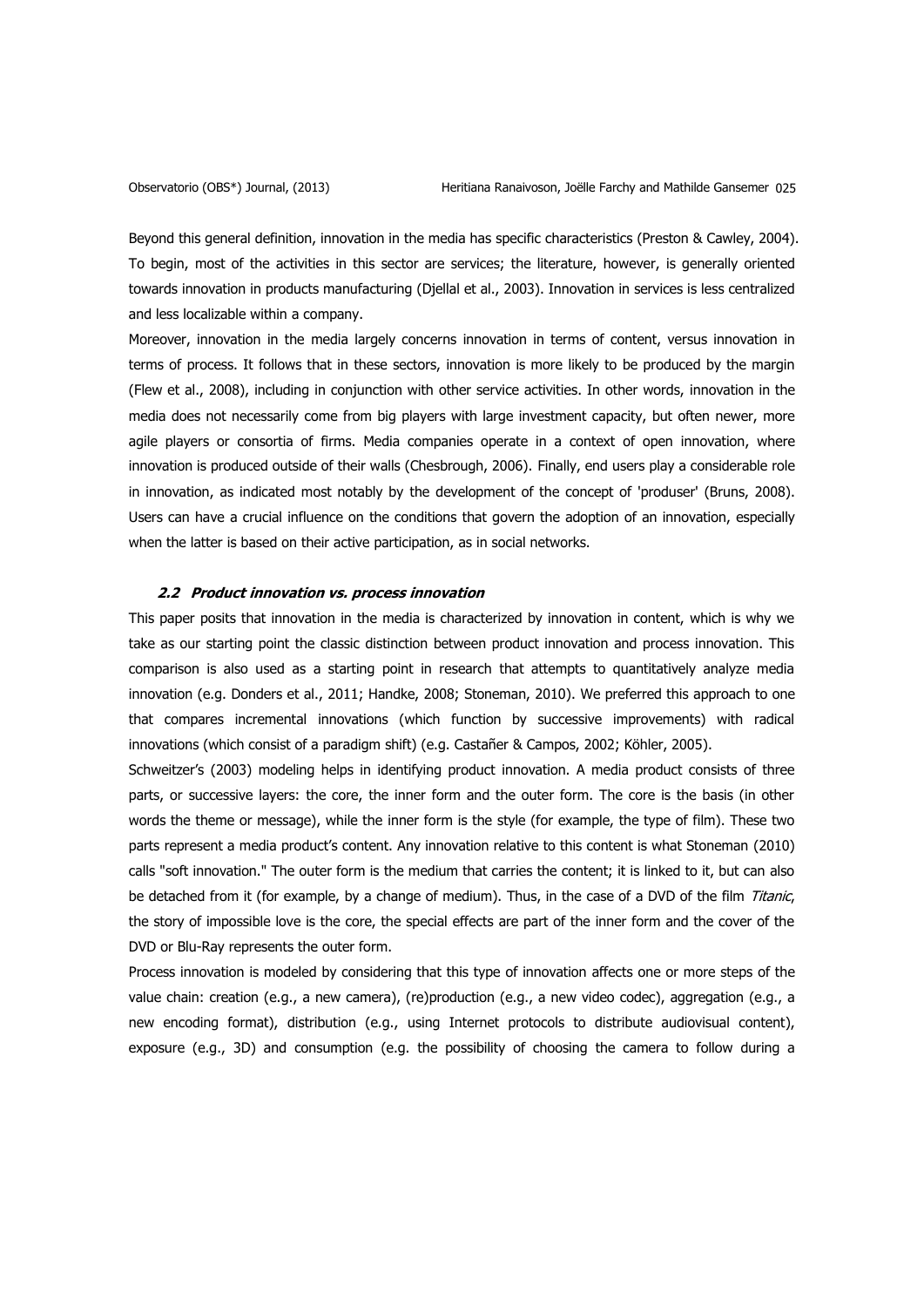sporting event). We include in process innovation all that which relates to the overall process, or more broadly that affects relations between the innovator and other industry players (i.e., through alliances)—in other words, innovations on the business model [\(see most notably Ballon, 2007\)](#page-16-5).

In order to create a complete approach, we combined product and process innovation. The fact that product innovation of the outer form corresponds to process innovation in terms of ways to consume content seems to be an important characteristic of innovation in the media. In fact, the  $way$  in which content is accessed is directly tied to the experience the consumer has of this content. In this approach, technological innovation does not stand in contrast to other forms of innovation; on the contrary, digital technologies make it possible to innovate in different ways, but play a role – whether in innovation in business models or in content, as illustrated and developed in the next section).

## **3. Building of the methodology**

## **3.1 Typology of innovations**

This study is based on a sample of 15 of the 19 channels available on DTT at the time of our study. The editorial lines and economic weight of these channels differ greatly. We excluded France O, LCP, Gulli and DirectStar from our sample, the first two due to low viewership in 2010, and the second two because of their specific positions as youth and music channels respectively.

Our sample thus includes public channels like TF1, one of the major broadcasters in Europe, as well as i>TELE, a thematic channel with a much more limited audience. The sample is comprised of both public and private, general-interest and thematic channels that belong to more or less powerful media groups. The way the channels are financed also differs, as does their economic importance and audience ratings (see table below).

| <b>Channel</b>  | <b>Status</b>            | Group                    | Programming      | Audience rating<br>2009 | Advertising<br>funding share | Year of<br>creation |
|-----------------|--------------------------|--------------------------|------------------|-------------------------|------------------------------|---------------------|
| <b>ARTE</b>     | <b>Public</b>            | <b>GEIE ARTE</b>         | Cultural         | 1,7                     | < 15%                        | 1992                |
| <b>BFM</b>      | Private                  | Nextradio TV             | <b>News</b>      | 0,7                     |                              | 2005                |
| Canal+          | Private/<br>Subscription | Canal + Group            | General interest | 3,1                     | < 15%                        | 1984                |
| Direct 8        | Private                  | Bolloré Group**          | General interest | 1,4                     | >85%                         | 2005                |
| France 2        | <b>Public</b>            | France Television        | General interest | 16,7                    | intermediary                 | 1963                |
| <b>France 3</b> | Public                   | <b>France Television</b> | Regional         | 11,8                    | intermediary                 | 1972                |

**Table 1: The 15 TV channels of the sample**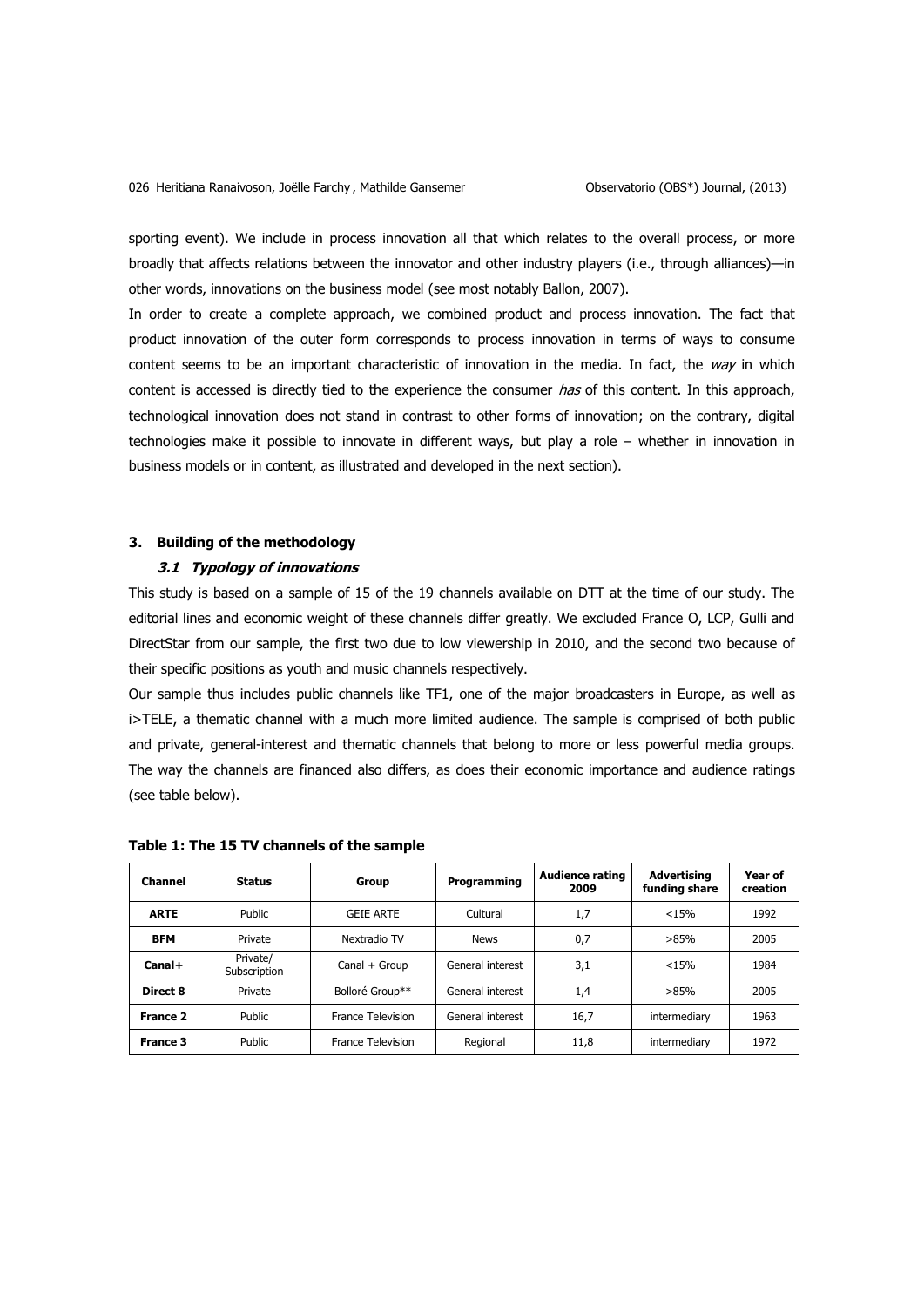Observatorio (OBS\*) Journal, (2013) Heritiana Ranaivoson, Joëlle Farchy and Mathilde Gansemer 027

| <b>France 4</b> | Public            | France Television | General interest | 1,1  | < 15% | 2005* |
|-----------------|-------------------|-------------------|------------------|------|-------|-------|
| <b>France 5</b> | Public            | France Television | Cultural         | 3,1  | < 15% | 1994  |
| i>TELE          | Private           | Canal + Group     | <b>News</b>      | 0,5  |       | 2005* |
| M6              | Private           | M6 Group          | General interest | 10,8 | >85%  | 1987  |
| <b>NRJ12</b>    | Private           | NRJ Group         | General interest | 1,5  | >85%  | 2005  |
| <b>NT1</b>      | Private           | TF1 Group         | General interest | 1,4  | >85%  | 2005  |
| TF1             | Private           | TF1 Group         | General interest | 26,1 | >85%  | 1935  |
| <b>TMC</b>      | Private           | TF1 Group (80%)   | General interest | 2,6  | >85%  | 2005* |
| W9              | Private<br>$\sim$ | M6 Group          | General interest | 2,5  | >85%  | 2005  |

\* Launch date of the channel on the French DTT. France 4 has existed since 1996 (under the name of Festival), TMC since 1954, and i<TELE since 1999.

\*\* In 2011, Canal+ announced its intention to purchase the channel Direct 8 from the Bolloré group. The acquisition was conditionally accepted by the French Competition Authority in mid-July 2012. Sources: CNC, CSA

# **3.2 Typology of innovations**

Among the five categories of innovation described in the previous section, those relating to the core of the product are not used here, as it was not possible to identify the impact of digital technology (especially the Internet) on the substance of cultural and media content within the framework of this study. We therefore used only those changes affecting the inner form of the product, how it is consumed, the value chain and the business model, by grouping them into three broad categories: innovations relative to content enrichment, those relative to how content is accessed, and those relating to the business model and strategy development.

|                                     | <b>Product</b>                                                                                        |                    | <b>Process</b>                                            |                                                                                                                                                         |  |  |  |  |
|-------------------------------------|-------------------------------------------------------------------------------------------------------|--------------------|-----------------------------------------------------------|---------------------------------------------------------------------------------------------------------------------------------------------------------|--|--|--|--|
| Core                                | <b>Inner form</b>                                                                                     | <b>Consumption</b> | Value chain                                               | <b>Business model</b>                                                                                                                                   |  |  |  |  |
|                                     | 1- Innovations relative to content<br>enrichment                                                      |                    | 2- Innovations relative to ways of<br>accessing content   | 3- Innovations relative to<br>business model                                                                                                            |  |  |  |  |
| Not<br>observed<br>in this<br>study | Program enrichment; use of social<br>networks; interactivity and viewer<br>commentaries; web programs |                    | Nonlinear programming; mobility;<br>quality of experience | Partnerships with pure players;<br>brand presence on social<br>networks; specific web services;<br>direct broadcast from the<br>channel on the Internet |  |  |  |  |

| Table 2: Ranking of innovations by the TV channels (d'après Donders et al., 2011). |  |
|------------------------------------------------------------------------------------|--|
|                                                                                    |  |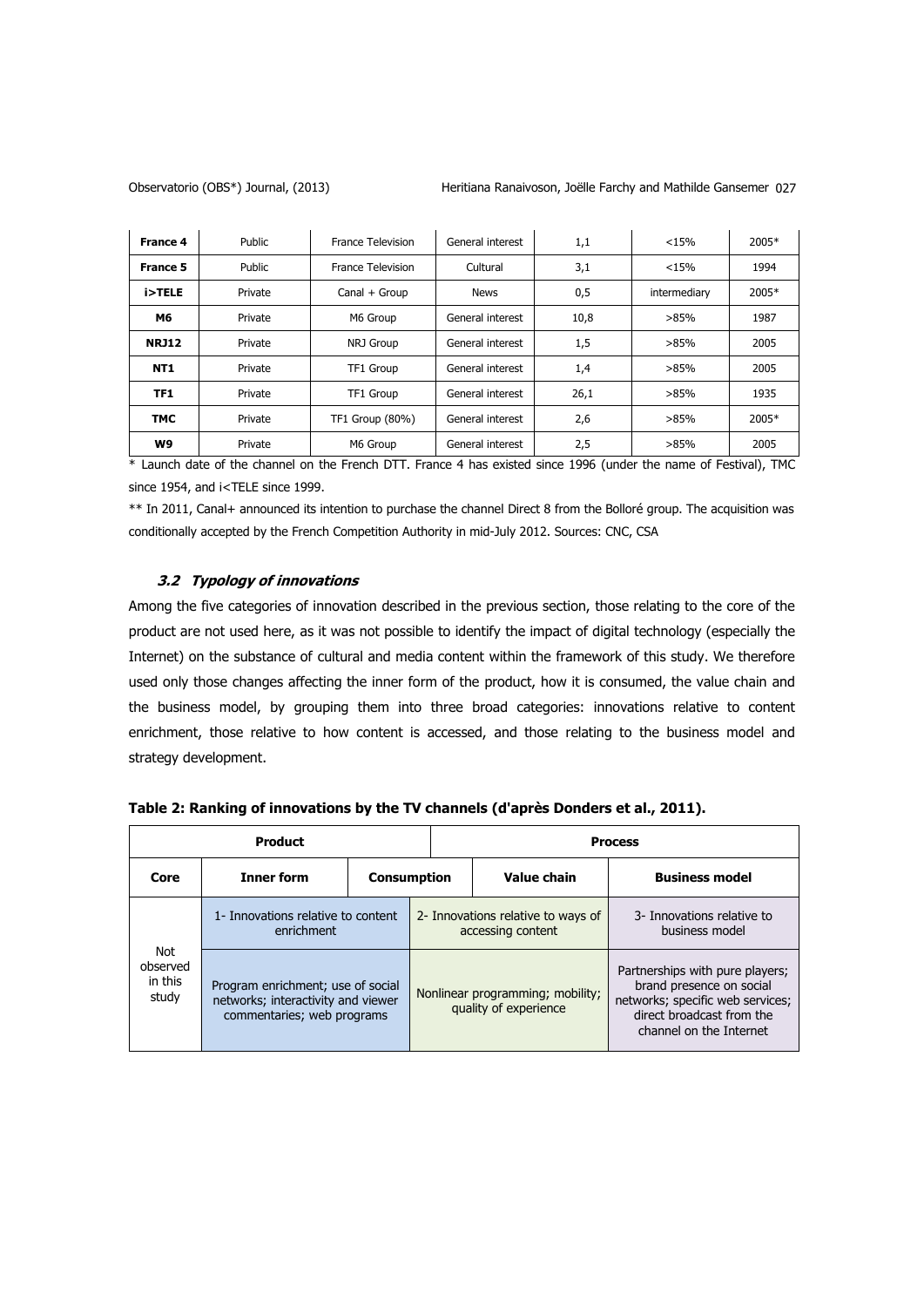This type of innovation is the basis for the construction of innovation indicators. These indicators can be: (1) binary criteria<sup>1</sup>, (2) dates<sup>2</sup> or (3) percentages of programs that have been adapted for innovation.<sup>3</sup> Once the indicators are known for each innovation, the channels are then classified according to whether they are precursors, challengers or followers (see 3.3). For binary indicators, we compared precursors (those who have embraced the innovation) and followers (those who have not).

#### 3.2.1 Innovations relative to content enrichment (for inner and consumption)

The first category relates to the inner form of the product, and how the product (programming) is presented to consumers. These innovations aim to enrich content originally produced for television, from the possibility of accessing clips, to the production of programs dedicated to be watched on the Internet. These innovations actually create new content, either via the channels themselves or via users (i.e. comments). They are often important for image. Unlike the first category of innovations, they do not have a direct economic impact, but do tend to act positively on the TV channel's reputation by depicting it as younger and closer to its audience.

| <b>Innovation criteria</b>                                                                        | <b>Explanation</b>                                                  | <b>Type</b>   |
|---------------------------------------------------------------------------------------------------|---------------------------------------------------------------------|---------------|
| Programs with complementary content on the Internet                                               |                                                                     | $\frac{0}{0}$ |
| Programs available in the form of excerpts or trailers <sup>4</sup>                               |                                                                     | $\%$          |
| Programs present on social networks                                                               |                                                                     | $\%$          |
| Programs that allow for comments and/or votes <sup>5</sup>                                        | Proportion of the channels programs<br>with this type of enrichment | $\frac{0}{0}$ |
| Programs that offer the viewer some form of interactivity via<br>the program website <sup>6</sup> |                                                                     | $\%$          |
| Programs with their own forum <sup>'</sup>                                                        |                                                                     | $\%$          |
| Programs with their own website, webpage or blog                                                  |                                                                     | $\%$          |
| Web television offers                                                                             | Editing or not of this type of program                              | Binary        |

#### **Table 3: Innovation criteria relative to content enrichment**

 $^6$  Devices that allow viewers to act on the programs (i.e. ask questions directly or post videos that can then be reused).<br><sup>7</sup> On the channel website in catch-up or, when it exists, on the program website.

 1 i.e. Has the innovation been adopted or not? The difference between precursors (those who have adopted innovation) and followers (those who have not). <sup>2</sup> i.e. when was the innovation adopted? The first channels to have adopted innovation are precursors, the ones after are intermediates and the last (including those that have not adopted the innovation) are followers.

 $3$  i.e. to what extent has the innovation been adopted by the channel? Channels with the highest percentage of programs for which the innovation has been adapted are the precursors, those who follow in terms of percentage are intermediaries, and those with the lowest percentage are followers.<br><sup>4</sup> On the channel website in catch-up or, when it exists, on the program website.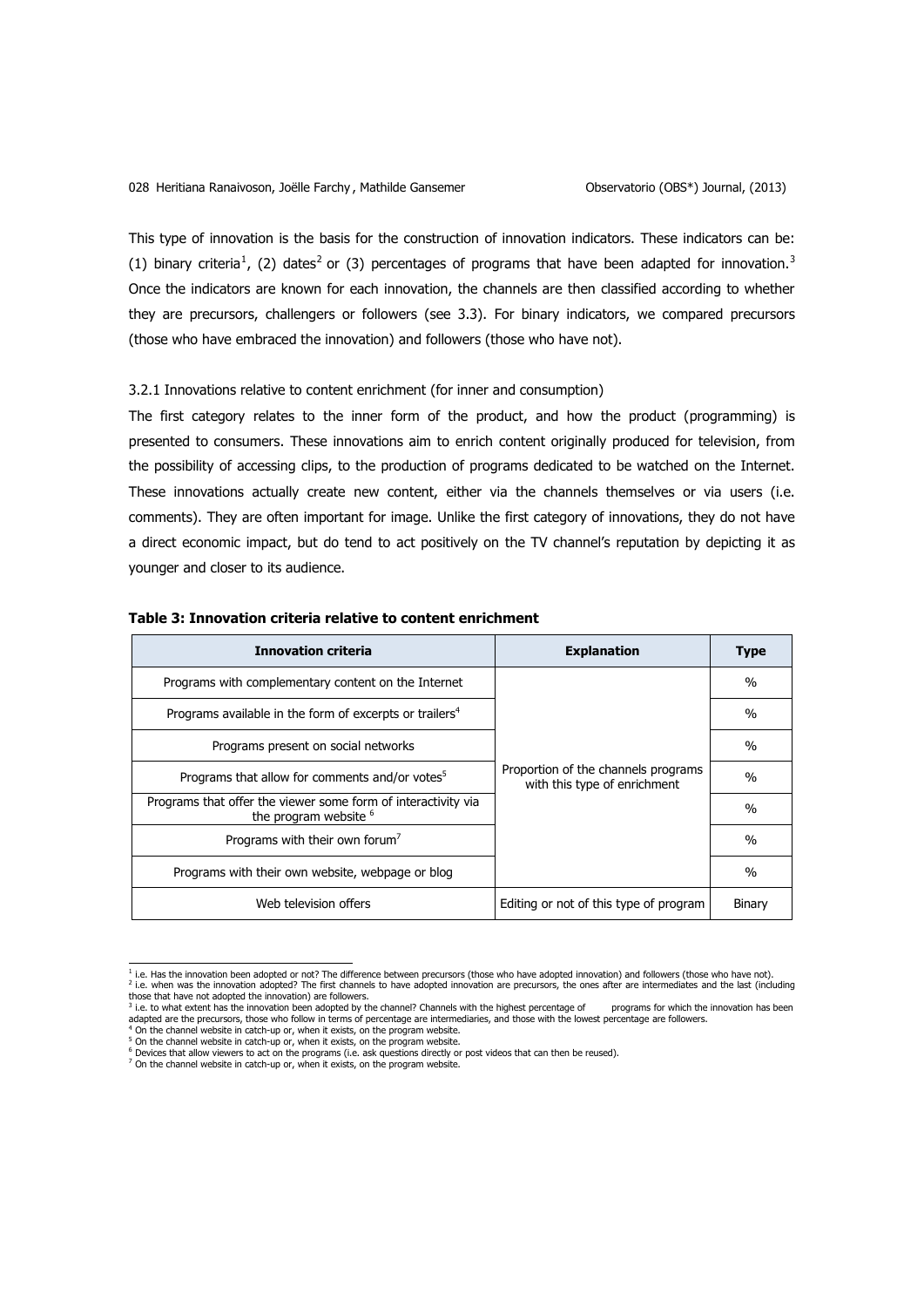3.2.2 Innovations regarding ways to access content (value chain and consumption)

The second category concerns the means available to consumers to access content (and thus innovations in means of consumption), but also concerns other aspects of the innovation process. Technological development indeed allows TV channels to offer new ways of accessing enhanced, interactive, nonlinear content.

Such innovations allow consumers to choose when (delinearization), where (mobility) and how (changing their experience by increasing the technical quality of content) they watch television programs. These innovations can be seen as economically-driven in the short and medium terms; channels often offer these services to increase viewership (for delinearization), to reach consumers in a context different from that of presence in front of a screen (for mobility) or, on the contrary, to encourage viewers to stay in front of their screens by offering a different experience.

| <b>Innovation criteria</b>       | <b>Explanation</b>                                                       | <b>Type</b> |  |  |  |  |  |  |  |  |
|----------------------------------|--------------------------------------------------------------------------|-------------|--|--|--|--|--|--|--|--|
|                                  | <b>Delinearization</b>                                                   |             |  |  |  |  |  |  |  |  |
| Catch-up TV                      |                                                                          | Date        |  |  |  |  |  |  |  |  |
| VOD (Video on demand)            | Launch date of the service by the channel (on Jan. 1, 2011)              | Date        |  |  |  |  |  |  |  |  |
| (IPTV)                           |                                                                          | Date        |  |  |  |  |  |  |  |  |
| Program available on catch-up TV | Proportion of the channel's programs available on catch-up<br>TV°        | $\%$        |  |  |  |  |  |  |  |  |
| <b>Mobility</b>                  |                                                                          |             |  |  |  |  |  |  |  |  |
| Smart phone                      | Launch date of the application on the device by the channel <sup>9</sup> | Date        |  |  |  |  |  |  |  |  |
| Tablet                           |                                                                          | Date        |  |  |  |  |  |  |  |  |
| Personal mobile television       | Channel availability                                                     | Binary      |  |  |  |  |  |  |  |  |
|                                  | <b>Experience</b>                                                        |             |  |  |  |  |  |  |  |  |
| HD Broadcasting                  | Launch date of the service by the channel (on Jan. 1, 2011)              | Date        |  |  |  |  |  |  |  |  |
| 3D Broadcasting                  |                                                                          | Date        |  |  |  |  |  |  |  |  |

| Table 4: Innovation criteria relative to ways of accessing content |  |
|--------------------------------------------------------------------|--|
|--------------------------------------------------------------------|--|

3.2.3 Innovations in business models and strategy development

Finally, the third category includes broader innovations, over and beyond, for instance, the emergence of a new broadcast medium or innovation relative to one of the channel's programs. In particular, it concerns partnerships with other economic actors, and/or how viewers access all services (not just television programs).

<sup>&</sup>lt;sup>8</sup> Calculation based on the hourly volume (and not the number of programs). For news channels, we observed online journals and not TV newscasts *per* se.<br><sup>9</sup> The iPhone and iPad were respectively chosen for the categories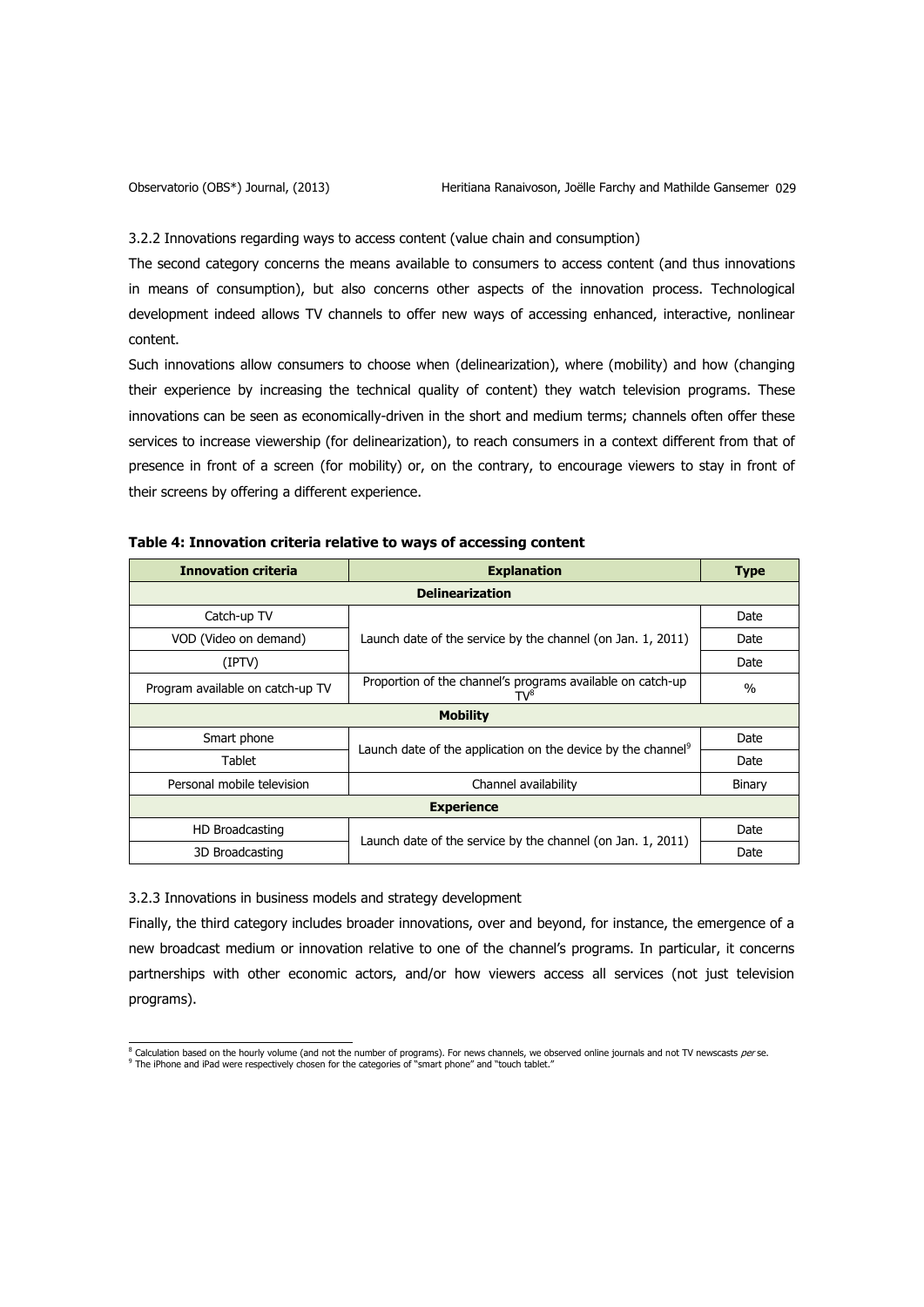| <b>Innovation criteria</b>                                          | <b>Explanation</b>                                |        |  |  |  |
|---------------------------------------------------------------------|---------------------------------------------------|--------|--|--|--|
| Partnerships with video sharing sites <sup>10</sup>                 | Existence (or not) of an official channel webpage | Binary |  |  |  |
| Presence on social networks 11                                      |                                                   | Binary |  |  |  |
| Specific services (e.g. web radio and other related services)       | Provision of services (or not) by the channel     | Binary |  |  |  |
| Possibility of viewing from the channel directly on the<br>internet |                                                   | Binary |  |  |  |

## **Table 5: Innovation criteria relative to business models**

## **3.3 Ranking of the channels according to the pace of adoption of innovations**

Channels react differently to the emergence of digital innovations, adopting them more of less rapidly, and to a greater or lesser extent. To systematize our classification, we have borrowed the concept "funnel of knowledge" [\(Martin, 2009\)](#page-17-1).





Martin distinguishes between different stages in the production or adoption of an innovation. In the first, the innovator (in this case, the channel) is confronted with an innovation that is little or not at all used by its competitors. This innovation can be adopted and adapted to deal with problems (e.g. to reach new viewers) that are, as yet, poorly-defined (e.g. who are these new viewers?). Such innovators are precursors, essentially following their intuition. In the second stage, precursors may clarify their intuition in order to explain the solution they have chosen, but cannot necessarily easily reproduce it (e.g. young people are

<sup>&</sup>lt;sup>10</sup> Dailymotion or Youtube.<br><sup>11</sup> Facebook pages or Twitter accounts.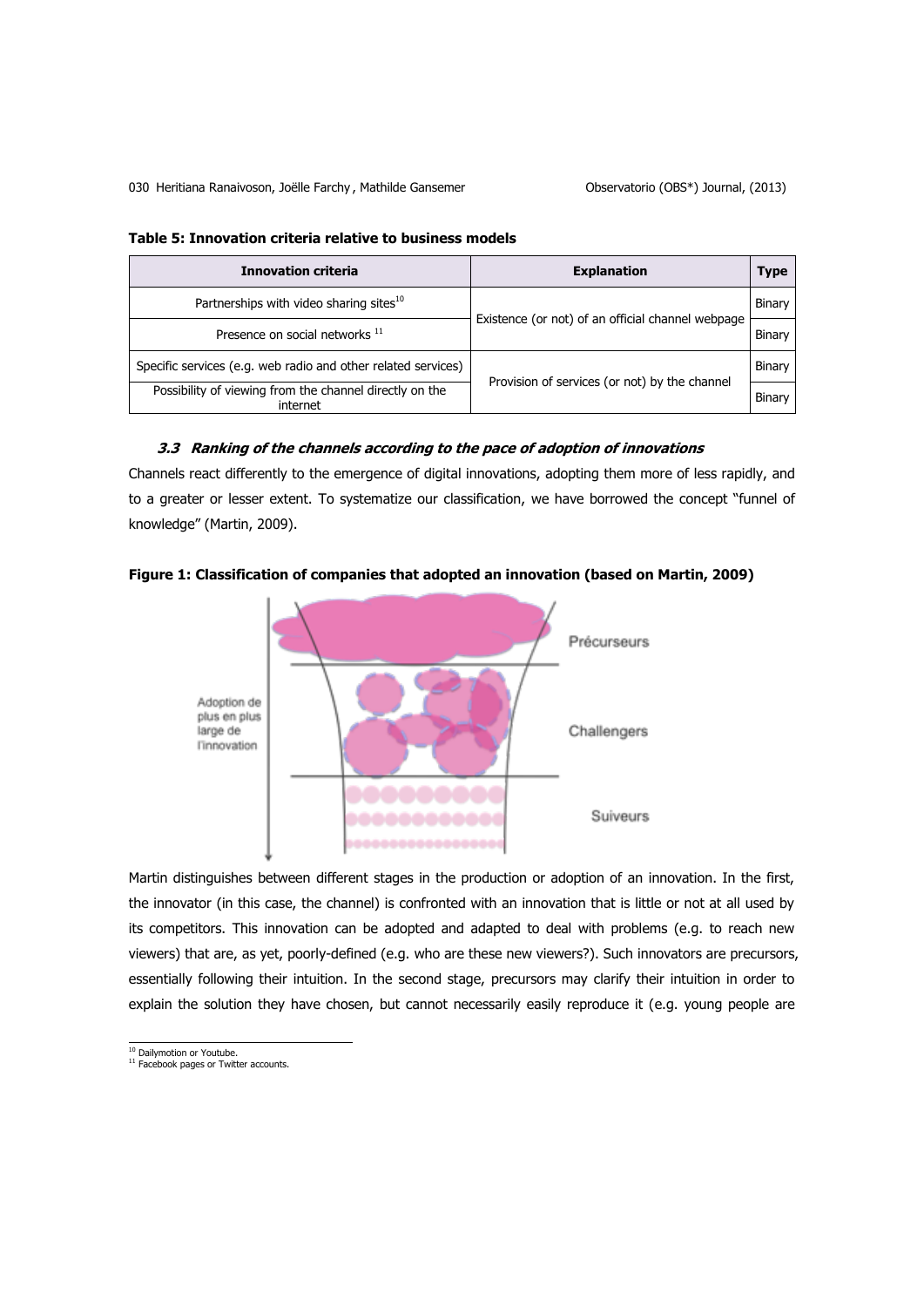increasingly interested in Smartphone applications. Some are particularly successful, but it is difficult to know why or how). Other channels also seize innovation; we call them challengers. Finally, the solutions identified to accommodate innovation - i.e. to make it easier to implement them in companies or to reduce production costs - become more easily reproducible not only for the original innovators, but for others as well, like companies that eventually adopt the innovation after the fact—followers.

To obtain this ranking, for each chain we added all of the values of the criteria within each category of innovation.<sup>12</sup> To do this, we standardized the dates between 0 and 1. The precursor channel thus gets a value of 1; the other channels get a value between 0 and 1 depending on how fast they adopted the innovation relative to the precursor (or 0, if the channel has not adopted the innovation). After adding the criteria, each channel obtained a score by category of innovation. The channels are then ranked for each category.

Finally, the analysis is based on a snapshot at a given point in time, reflecting the varying degrees of innovation of television channels in France in 2010. Some criteria are not subject to change (i.e. the 'date' type, which is linked to when the channel adopted the innovation followed by said criteria). However, most do change. Finally, new indicators may also have been added, following the emergence and/or adoption of innovations (e.g. the use of Instagram, which emerged in 2010).

## **4. Analysis of the results**

The ranking of channels by innovation group gives us the following results (in other words: ARTE is the most innovative channel in terms of content enrichment, M6 is second, France 3 is third, etc.). In terms of content enrichment, we find well-established channels (ARTE, M6, Canal + and France 5) at the top, as well as France 4. At the bottom of the ranking we find TMC, NT1, NRJ12, W9 and news channels. The situation is similar with regard to access to content: heading the list we find the five well-established channels (M6, Arte, Canal +, TF1 and France 2), followed by a new independent channel (Direct 8). At the bottom of the ranking we find TMC, NT1 and W9, accompanied here by France 4 and France 5. In terms of innovations relative to business models, the newer channels (BFM, i>TELE and Direct 8) are particularly innovative. These are followed by NRJ12 and the well-established channels. TMC and NT1 are once again the least innovative channels.

 $12$  Results available in the appendix.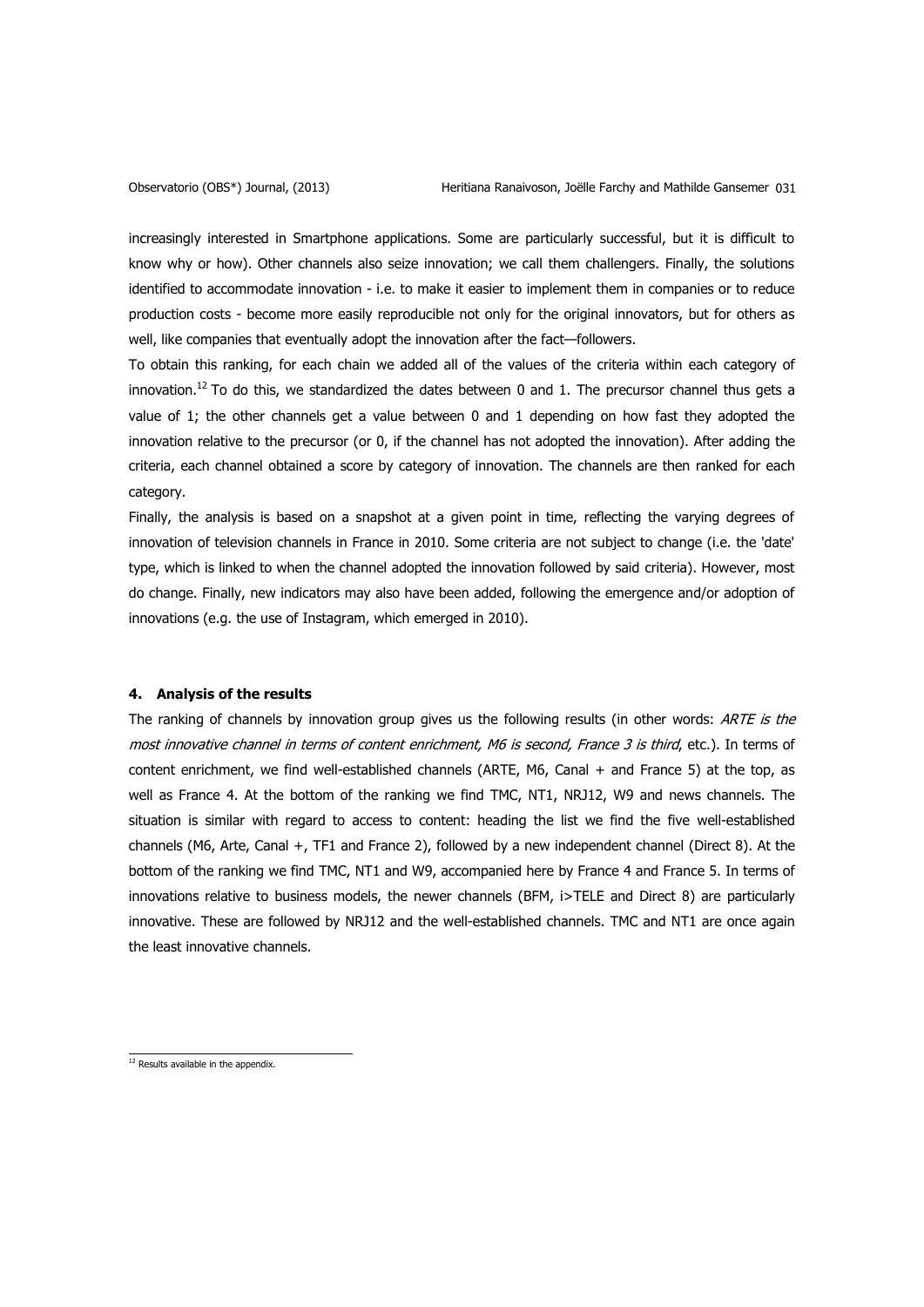032 Heritiana Ranaivoson, Joëlle Farchy, Mathilde Gansemer Changen and Observatorio (OBS\*) Journal, (2013)

| <b>Status</b>      | <b>Channel</b>  | <b>Content enrichment</b> | <b>Access to content</b> | <b>Business model</b> |
|--------------------|-----------------|---------------------------|--------------------------|-----------------------|
|                    | <b>ARTE</b>     | $\mathbf{1}$              | 5                        | 5                     |
|                    | Canal+          | $\overline{4}$            | 1                        | 5                     |
| <b>Precursors</b>  | <b>France 2</b> | 6                         | $\overline{4}$           | 10                    |
|                    | M6              | $\overline{2}$            | 10                       | $\mathbf{1}$          |
|                    | TF1             | $\bf 8$                   | $\overline{2}$           | 5                     |
|                    | <b>BFM</b>      | 13                        | 6                        | $\mathbf{1}$          |
|                    | Direct 8        | $\mathsf 9$               | $\mathsf 9$              | $\mathbf{1}$          |
| <b>Challengers</b> | <b>France 3</b> | $\overline{7}$            | 8                        | 10                    |
|                    | <b>France 5</b> | 5                         | 12                       | 10                    |
|                    | i>TELE          | 10                        | 3                        | $\mathbf{1}$          |
|                    | <b>NRJ12</b>    | 12                        | $\overline{7}$           | 5                     |
|                    | France 4        | $\mathsf{3}$              | 13                       | 10                    |
| <b>Followers</b>   | NT1             | 14                        | 15                       | 10                    |
|                    | <b>TMC</b>      | 15                        | 14                       | 15                    |
|                    | W9              | 10                        | 11                       | 5                     |

**Table 6: Ranking of TV channels by category of innovation<sup>13</sup>**

In the end, three main types of channels can be identified based on their performance with regard to digital innovation.

#### **4.1 Innovate or die: the most innovative channels are the "historic" ones**

The leading channels of the major broadcasting groups (TF1, France 2, Canal +, M6 and Arte) are, overall, more innovative than their competitors. These channels have had time to create an identity and brand, and their financial capacities also give them greater flexibility than the younger, more fragile channels. As such, these well-established channels have positions and images to uphold. However, the arrival of new, free channels has undermined their viewership; TF1, the historic leader in French broadcasting, saw its audience share fall from 32.3% in 2005 to 24.5% in 2010.<sup>14</sup> Faced with competition from the new DTT channels, illegal downloading, and the announced entry of giants like Apple and Google on the Smart TV market, they strike back using innovation.

<sup>&</sup>lt;u>.<br>13 More detailed results in Appendix.</u><br><sup>14</sup> Audience share of a population age 4 years and over. Source: Médiamétrie.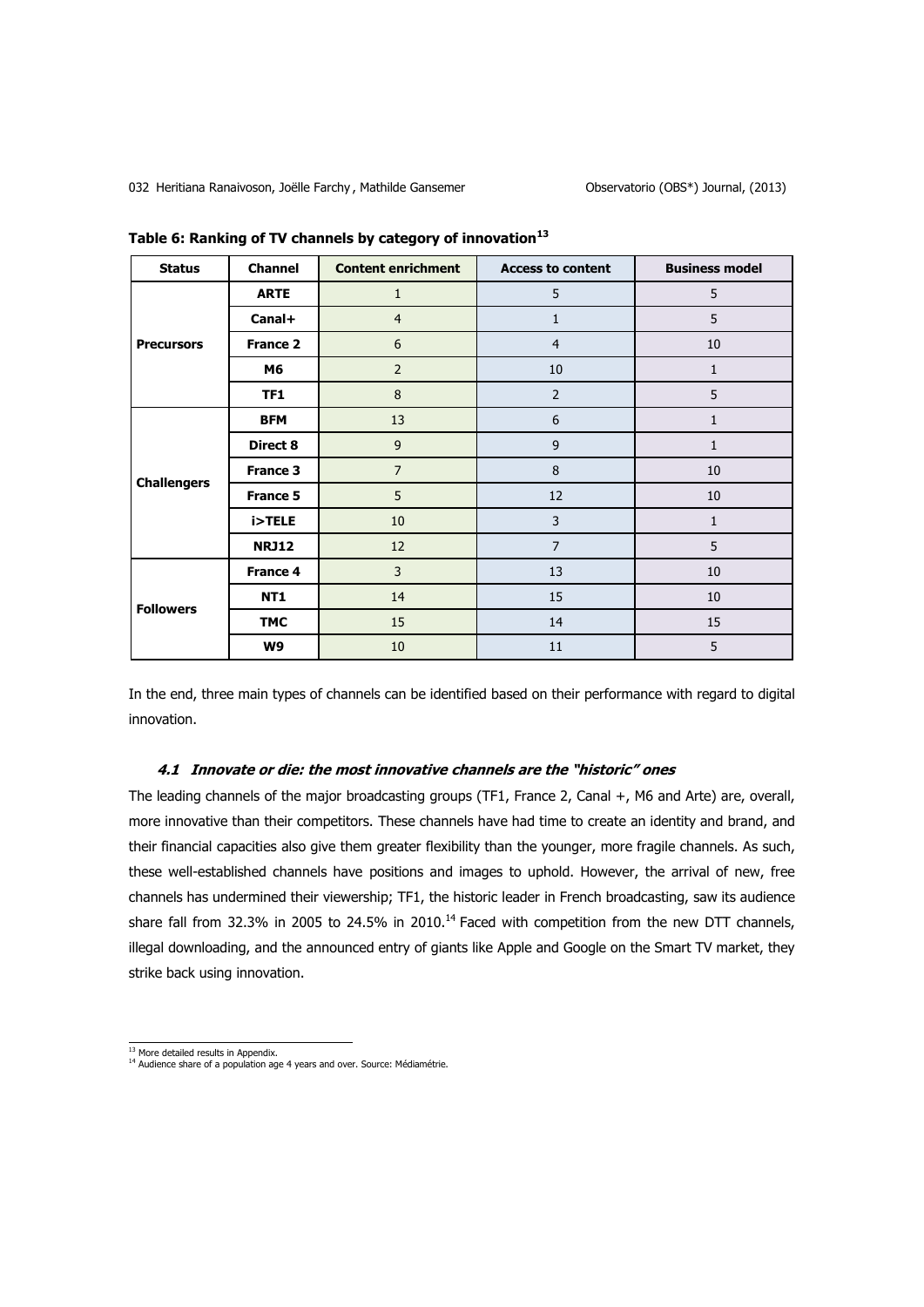#### Traditional private channels vs. traditional public channels

Public channels have relatively stable budgets that are allocated by the State, mainly through license fees in exchange for quality standards, programming and innovation. We note a marked difference between the strategies of traditional private channels and traditional public channels on two counts: the development of programs on the Internet - where the public channels are clearly ahead - and marketing and development aspects of the brand on the Internet, where private channels appear to be much more aggressive. Public channels are more likely to make a wide range of programming available to viewers on catch-up TV websites, often accompanied by additional content. Such enrichment of programs on the Internet is an added value that is seldom present on the platforms of private channels and well suits the identity and mission of public broadcasting channels. Public broadcasters also have an edge when it comes to the development of audiovisual content specifically for the Internet. Web programs offer their viewers new interactive scriptwriting, turning them into active spectators. ARTE is by and large the precursor in this niche. On the private side, only Canal+ has attempted this. Public channels are generally leaders in terms of community building around programs, i.e. the creation of websites and blogs devoted to the channel's programs, although M6 (along with TF1) ranks first in this criterion.

However, TF1 and  $M6$  – the two leading private channels – are on par with and even surpass public channels when it comes to marketing on the Internet. For instance, these channels use voting and commentary devices for three-quarters of the videos they post. Private channels use clips from their programs more for promotional purposes than do public broadcasters. The three main private channels - TF1, M6 and Canal+ - are among the most active on social networks, making use of among others votes, comments, communities, the use of promotional video clips and spaces for specific programs. In general, private channels are more attentive to growing their brands on the Internet (the strategy of France Télévisions is particularly weak on this point). So while TF1, M6 and Canal+ offer web viewers direct access to their channels through their own platforms, public broadcasters have chosen to separate their linear offerings from their nonlinear ones. Hence, although the channels of France Televisions and ARTE are available online via other platforms (PlayTV), the impact in terms of branding is not the same.

### The financing structure of the private channels

Beyond the public/private divide, the structure itself of a channel's financing impacts its innovation strategy. Financing structure is therefore undoubtedly the source of Canal+'s strong performance relative to its competitors, both private and public. With advertising funding representing less than 10% of its turnover, Canal+'s primary objective is to build loyalty and increase the size of its subscriber base by remaining at the forefront of innovation. The channel follows a hybrid strategy: its status as a private company makes it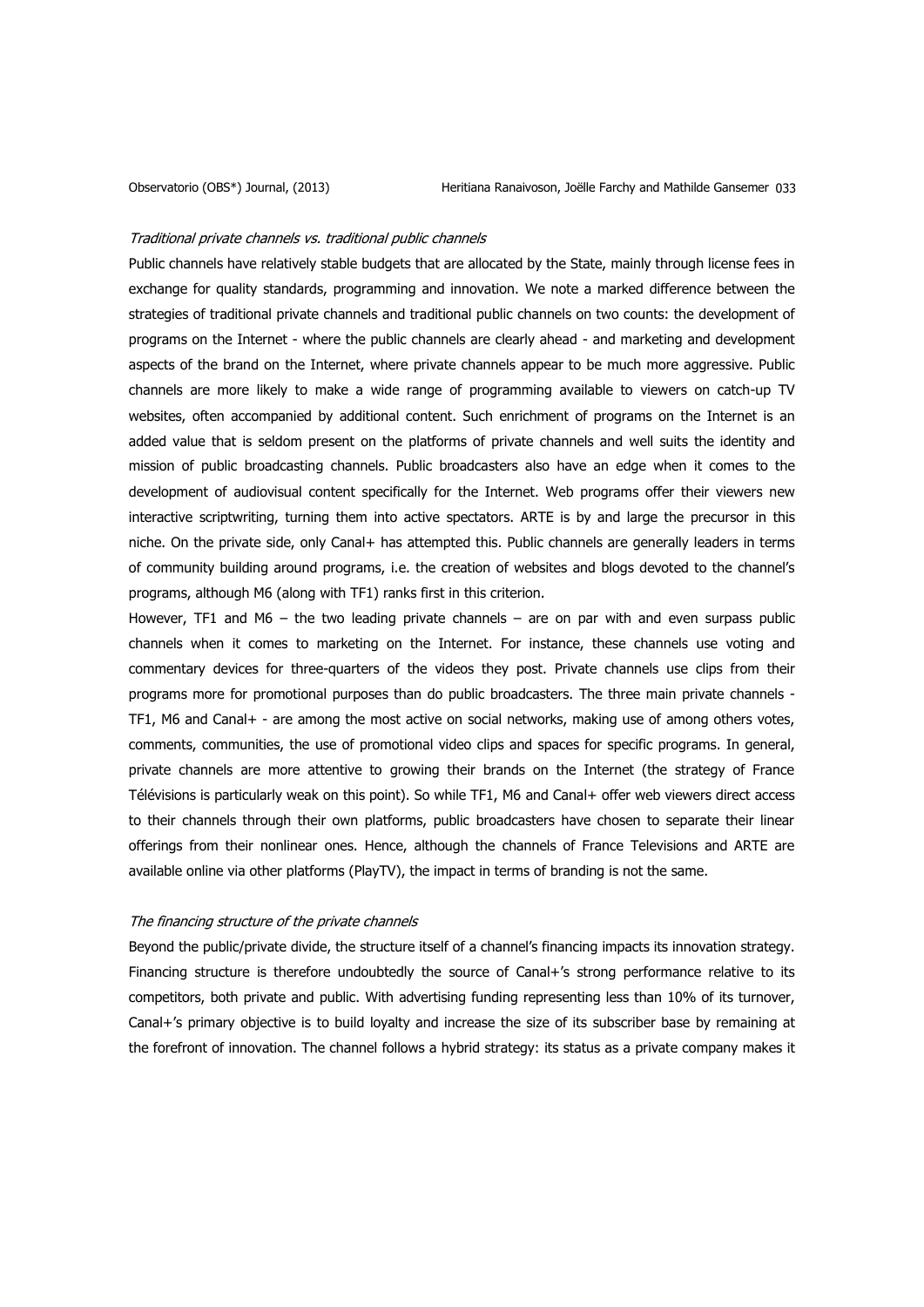is similar to TF1 and M6 on many criteria (brand development and marketing); its financing structure, however, is like that of traditional public channels (relative to content).

Among our sample, Canal+ is the channel that was most responsive to IPTV. The flexibility of use that nonlinear access to content provides is indeed appealing, and follows the same logic as the multiple exposure windows introduced by the group with its different variations (Canal+ Cinema, Canal+ family, etc.). Canal+ has developed a pay catch-up offering (Canal+ on demand), a VOD offering (Canal Play, for subscribers only) and a free catch-up TV interface for its un-encrypted programs. All of these services are a real selling point for customers, who cannot always watch the channel at the hours of their favorite programs. Canal+ thus quickly adopted the catch-up TV option. Moreover, in terms of the density of the offering of nonlinear programs, it approaches the performance of the public channels. As mentioned earlier, Canal+ is also the only private channel to have ventured into the field of web programs. It has also created a web TV channel aimed at street culture, Canal Street — a genuine, high-quality, specific offering. Web programs still have a restricted audience, mainly due to a lack of funding. Risk taking, which the production of such programs or development of a web TV channel (niche audience) involves, can explain public channels' and Canal+'s presence in this segment (importance of the image and the brand).

#### The impact of editorial policy

The cornerstone of traditional public broadcasting, the cultural channel ARTE, has adopted a particular strategy by extending its objective of disseminating knowledge to include the Internet, hoping in this way to reach an additional audience (most notably, young people who spends less time in front of TV screens). ARTE has been among the most responsive channels in terms of catch-up TV. However, the breadth of its online programming is more limited, as the channel has chosen to select certain programs more suited to this type of distribution. There is a strong desire here to develop a veritable service – to bring together a range of relevant programs and not merely to serve as a catch-up platform for all of the channel's programs. Too much exposure can indeed adversely affect the enhancement of stock programs, such as the documentaries that are so plentiful on the channel. ARTE nonetheless makes feature films available online sporadically.

Meanwhile, ARTE is actively developing Internet-only programs. The channel focuses on web series, and has a strategy - like a TV authoring - geared at web authoring.

#### Audience shares

Beyond the divisions mentioned above, the position of the channels (in terms of audience share) impacts how they innovate. Audience share is more or less directly linked to the channel's financial capacity. It also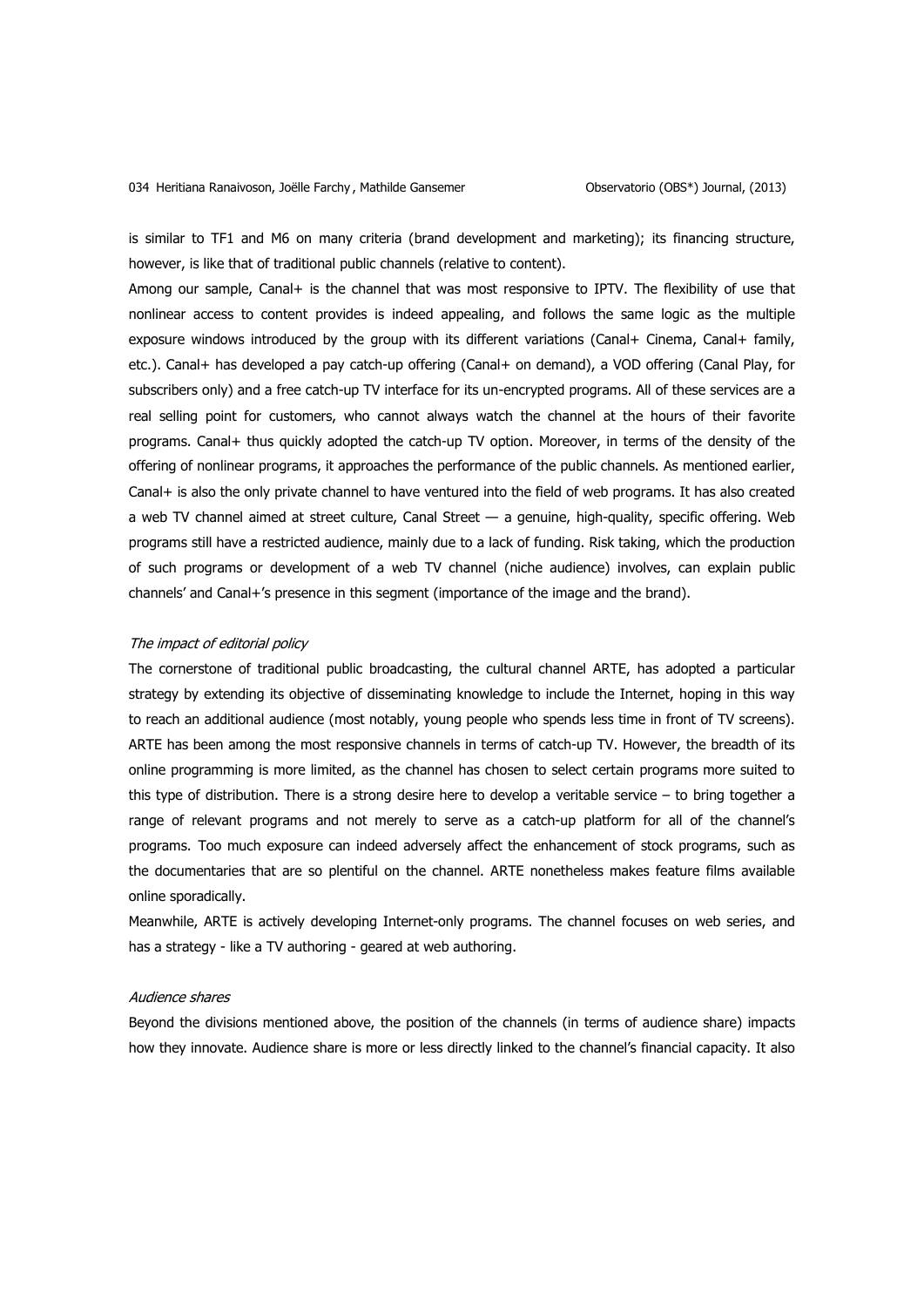reflects the attractiveness of their programs. Thus, leaders such as TF1 and France 2 stand out from the other traditional channels as regards their nonlinear program offerings. Only these three channels rebroadcast more than 50% of their TV transmissions on the Internet. France 2's catch-up TV website covers the entire spectrum of program genres broadcast on the network, and almost all time slots.

#### **4.2 Survival strategies: innovation relative to specific services**

Among the channels with the smallest audience shares, some are dynamic on specific innovation criteria, i.e. France 3, France 5, BFM TV, i>TELE, NRJ12 and Direct 8. These criteria vary from one channel to another, as do the reasons for this dynamism. There are indeed two types of channels, both of which have very different goals: independent general interest channels (NRJ12 and Direct 8) and thematic channels (France 3, France 5, i>TELE and BFMTV).

#### New general interest channels

NRJ12 and Direct 8 have the distinction of being new, free DTT channels that are not dependent on a large, well-established broadcasting group. They are subsidiaries of media groups (NRJ Group and the Bolloré group respectively), but such groups are not specialized in audiovisual broadcasting and do not have a flagship channel. These two new general interest channels are the most similar to their predecessors in terms of innovation.

These new general interest channels cannot yet afford to build on innovations in content (see below), thus leaving them two fields in which to innovate: support (delinearization, mobility and quality) and brand development (program promotion). NRJ12 and Direct 8 are, for instance, among the first broadcasters to have developed applications for the Ipad tablet, and also chose IPTV very early on. Both are also in a good position to introduce voting and feedback devices for their online videos. Yet, both channels have opted for a different line of innovation.

NRJ12 is among the precursors, if not the leader, on many criteria of innovation. The channel quickly adopted HD broadcasting, and it is also the only channel (along with TF1) that is developing 3D broadcasting. It is likewise active in various forms of media and, as we have seen, is among the first in terms of mobility. Finally, the channel offers a wide variety of nonlinear programs.

For its part, Direct 8 focuses on the development of marketing tools offered by digital technology, both for the promotion of its programs and for the development of its brand. It ranks ahead of NRJ12 as a general interest channel, has its own programs and a more developed identity, and is the channel that is most active in the development of program websites and blogs, with 86% of its programs concerned. However, these types of services, which respond to the information needs of viewers, are less successful here than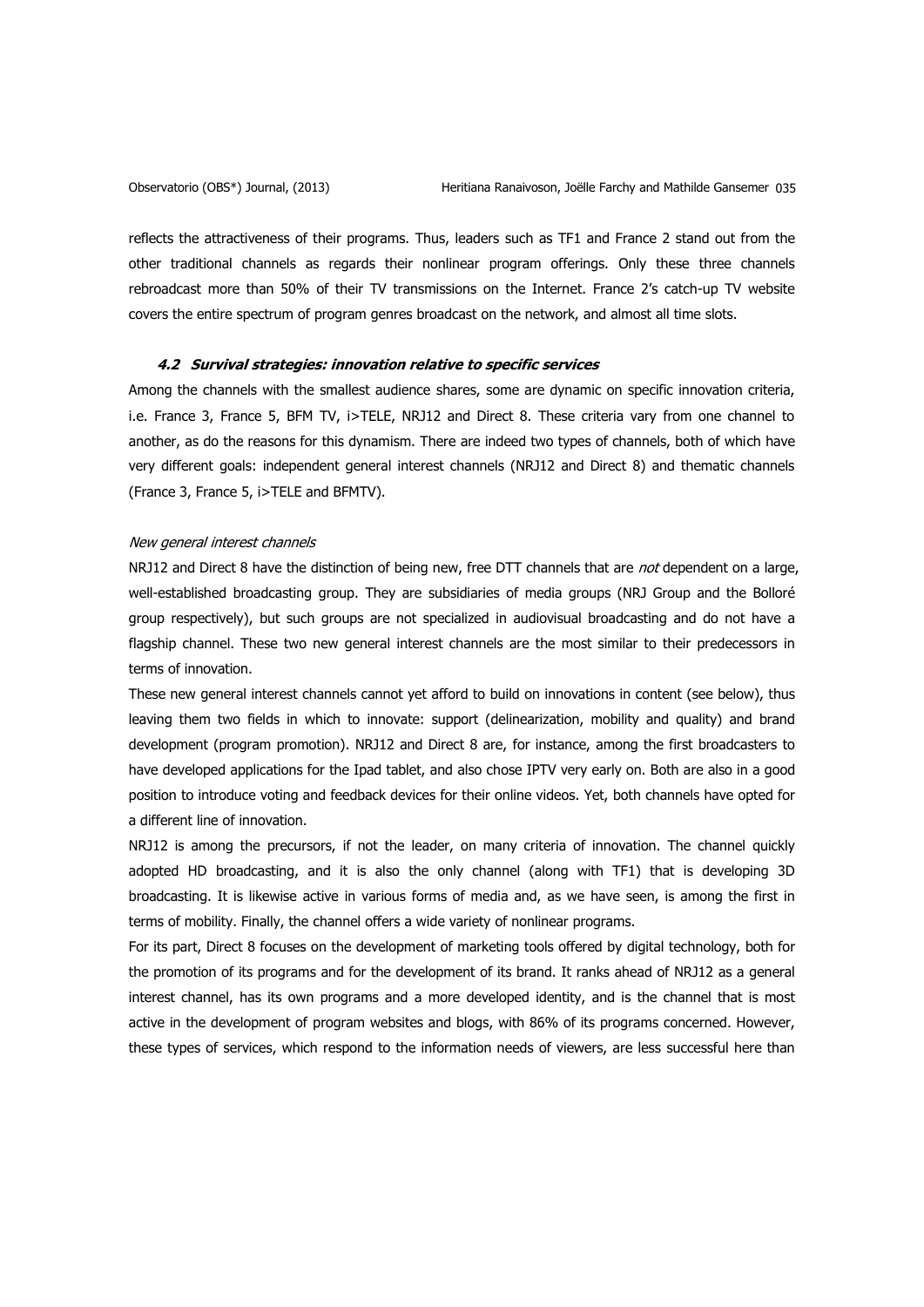on traditional channels. Nevertheless, Direct 8 is the only new DTT channel to be successful in this area. Like private well-established channels, it also uses clips from its programs for promotional purposes. Direct 8 is present on social networks, both for its programs and as a media brand, has developed specific services on its website, and provides access to direct broadcasting.

## Thematic channels

Thematic channels France 3, France 5, i>TELE and BFM derive their strong performance from their specificity. The two public thematic channels - France 3 and France 5 - benefit from the dynamics of France Télévisions in terms of technical innovation, but have also innovated in specific areas according to their editorial needs.

France 3 - the regional channel - has a naturally close rapport with its viewers — a proximity that has led it to develop innovative solutions in terms of program support on the Internet. The channel ranks first in terms of the presence of additional online content. Many of its programs also have special forums or websites. Finally, France 3 is one of the channels with the widest range of programs available on catch-up.

An educational channel, France 5 has adopted a path of innovation similar to that of ARTE, by taking advantage of new broadcasting tools to further it in its mission to disseminate knowledge. France 5 was among the first channels to put its content on the Internet following broadcast. It has also developed a relatively large program offering specifically for this media. While ARTE focuses on web series, France 5 gives priority to web documentaries, and is active in terms of interactivity and community building around its programs. Again, it is similar to ARTE in this area, as both channels share the desire to interact with viewers. Despite these similarities, France 5 proves less innovative than ARTE on most criteria. Unlike France 5, ARTE is not dependent on the overall strategy of a channel group and, more importantly, has a much larger annual budget than does France 5.

Continuous news channels as information sources are in direct competition with other media, such as the press, radio and, of course, websites. To weather this competition, they must be innovative on specific criteria, such as access to programs.

Mobility is thus crucial for news channels. i>TELE is, moreover, one of the first channels to have developed an iPhone application. BMFTV and i>TELE were responsive in dealing with tablets and were among the first to have developed specific applications. They have also developed veritable information platforms on the Internet, rebroadcasting the network's productions and adding specific services such as web radio (for i>TELE) and direct access to the channel. In terms of percentages of programs available on catch-up, news channels topped the list (for duration), rebroadcasting all of the stories originally produced for the network on the Internet, in keeping with their logic of disseminating multi-media (TV-radio-internet) information.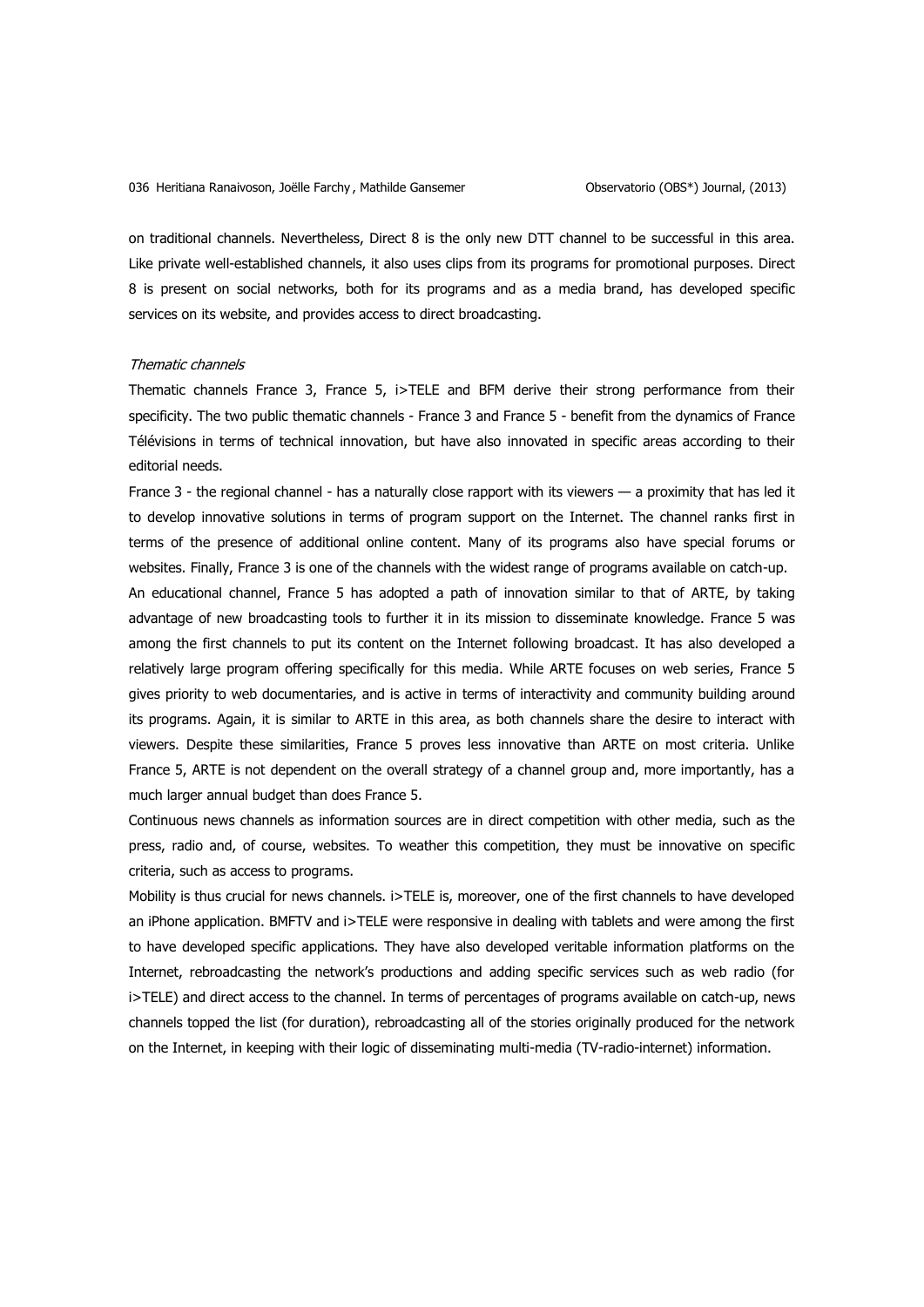The immediacy of news, along with the ephemeral nature of news reports, pushes broadcasters to diffuse information as quickly as possible in order to make it as profitable as possible. The logic of flow programs comes fully into play here.

i>TELE TV allows viewers to comment and vote on the videos it posts. Exchanges with viewers go even further, with forms of interactivity via web features. This tool is widely used by these channels on the lookout for news and exclusive material. They are also all particularly attentive to the visibility of their brands on the Internet, especially via social networks and partnerships with "pure player" platforms.

#### **4.3 Strengthening the core business rather than innovating**

A third group of channels distinguishes itself; it consists of the "little sisters" of well-established channels. Thus, W9 of the M6 group, France 4 of France Télévisions, TMC and NT1 of the TF1 group, overall show little innovativeness. These channels focus on their first line of business as TV broadcasters and play a complementary role to their network by attracting a specific audience and additional revenue, but are not yet strong enough to attract particular attention from their groups for innovation.

In large part operational thanks to the recycling of programs from traditional channels due to their low budgets, these new channels have few programs of their own. What is more, programs broadcast on these channels tend to attract a small audience. At the time of this study, viewership rarely exceeded a million, and this large a number often thanks to motion picture films, the negotiation of rights for which makes broadcast on catch-up TV complex. So, unlike traditional channels, their programs are not strong enough to warrant any special effort in terms of their development on the Internet. However, this status does not stop them from benefitting from the innovations developed by their parent companies in other areas after the fact. The group effect here fully plays on differences in the behavior of the channels, starting with the distinction between private groups and public service.

## France 4, the public channel

France 4 differs from other channels in this category in terms of the relative speed with which it adopts new technologies. It entered the field of VOD, IPTV and mobility (iPhone application) at the same time as the traditional channels of the group. The holding company France Télévisions favors the development of the group brand, emphasizing the complementarity of the channels as each being a part of a whole. France Télévisions' "group" vision distinguishes it from private groups, which place greater emphasis on the individual channels. Like its elders, France 4 showcased its programs on the Internet by offering viewers additional content and developing communities. The channel is the only one (among the new entrants) to offer web programs on its website.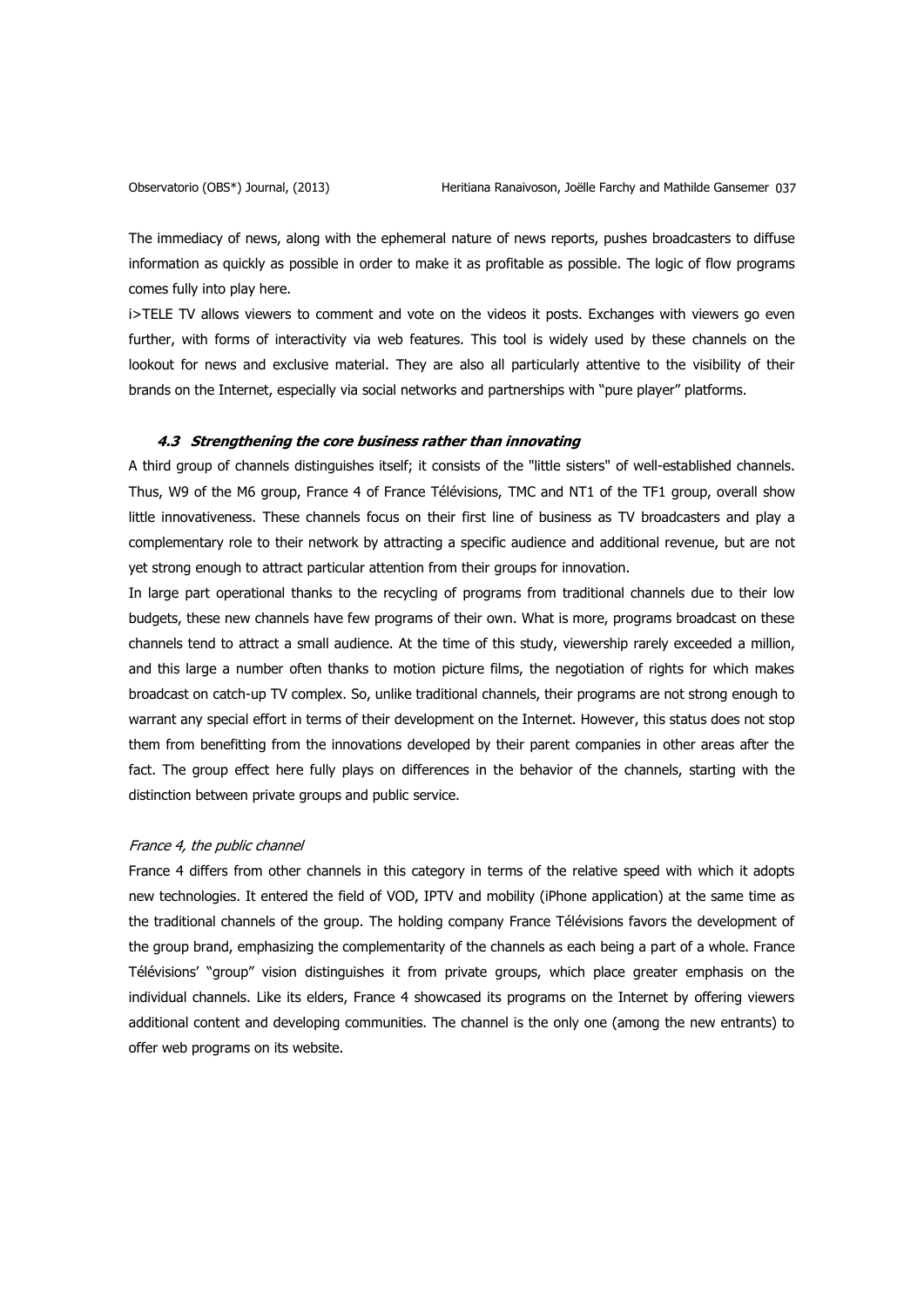#### The new private channels

The behavior of these private channels vis-à-vis digital technology is also impacted by the strategies of the broadcasting groups to which they belong. Thus, although overall NT1, TMC and W9 are lagging behind, W9 (part of the M6 group) stands out among its competitors from the TF1 group.

Although their audiences are comparable, the strategies of W9 and TMC diverge. In general, the M6 group takes greater advantage of the opportunities offered by digital technology for its new free channel (W9). Like M6, W9 has chosen to develop additional online content to enrich the network's programs. The broadcaster is also active as regards interactivity and communities, just like the group's flagship channel. Like France Télévisions, there is a uniformity of channels' Internet devices. Up until now, the logic was not the creation of a common platform for catch-up TV, but the W9 platform uses ergonomics similar to those of M6. This integration is not as present within the TF1 group.

TMC is more innovative than NT1. Its relative audience success encourages it to delinearize, offering its flagship programs an additional window of exposure. The channel broadcasts 37% of its airplay on catchup TV and thus ranks first among the new DTT channels (excluding news channels) on this criterion.

## **5. Conclusion**

Despite the numerous studies on innovation, including in cultural industries, few have attempted to provide objective indicators that make it possible to quantify innovation, in particular with the objective comparing of the strategies of different actors. From this point of view, this paper is an exploratory analysis applied to the case of the French television channels, with a focus on innovations resulting from the development of digital technologies.

To accomplish this, the paper uses a typology of innovations that contrast product innovations and process innovations, the specificity of the media being the significance of the junction between these two types of innovation  $-$  a junction that includes all of the means by which consumers can access content. From this typology, 21 criteria of innovation were built, and the corresponding indicators were measured for each of the 15 channels in our sample and the programs in question (more than 3000 in total).

This methodology allowed us to objectify the analysis between *traditional channels* (which are more prone to innovation and act as precursors, especially with respect to programming) and new general interest channels (owned by large broadcasting groups that play the role of followers in terms of innovation). While "showcase" channels of large traditional broadcasting groups are in advance in terms of program enrichment and access to content (TF1, France 2, Canal +, M6 and ARTE), the latter, generally speaking, are not very innovative (W9, TMC and NT1 France 4).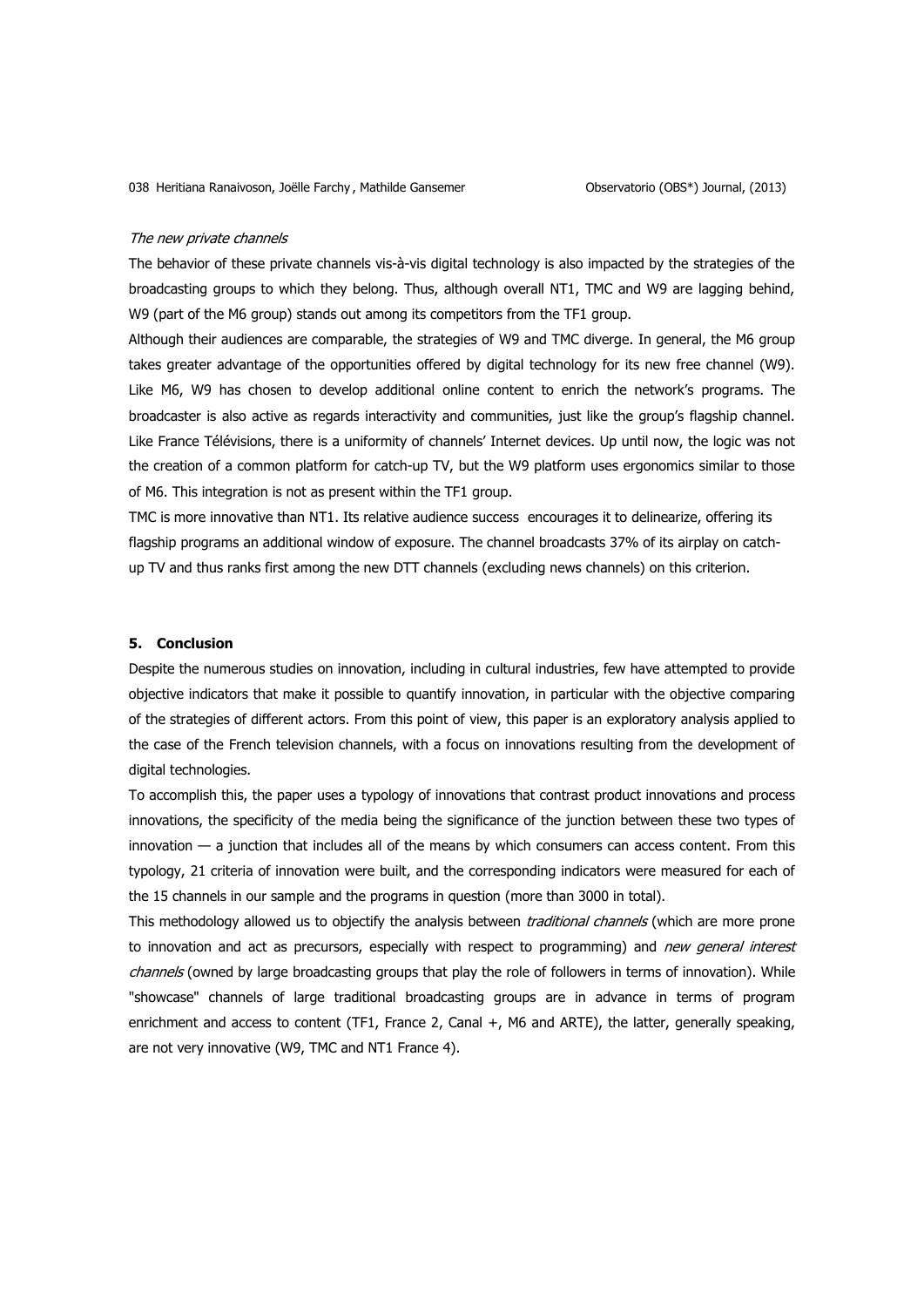In addition, this typology allows us to go beyond the precursor vs. follower dichotomy because of the level of detail for indicators of innovation. More specifically, a third group of channels stands out. These channels, which are neither always among the most innovative nor consistently among the followers, are highly innovative in a specific area and have more of a wait-and-see attitude. Their common characteristic, however, is the obligation to innovate on certain points, despite tight budgets, in order to survive. These challengers are independent channels and/or thematic channels that distinguish themselves based on specific innovations (Direct8, NRJ12, France 3, France 5, BFM and i>TELE).

This research is only the first step in understanding how digital technologies are changing the innovation strategies of cultural industries, and merits a more detailed and thorough analysis. A first avenue of approach would be to analyze how innovation is internally driven, and what are the internal processes that have led to the current situation (in particular the choices made in terms of innovation to favour). Another approach would be to adapt and apply these indicators to other cultural industries, such as music or movies, bearing in mind that the innovation touted in managerial discourses - like those of policy makers needs to be quantified and evaluated in order to gain depth and objectivity.

#### **Bibliography**

- <span id="page-16-2"></span>Bakhshi, H., & Throsby, D. (2010). Culture of Innovation. An economic analysis of innovation in arts and cultural organisations: NESTA.
- <span id="page-16-5"></span>Ballon, P. (2007). Business modelling revisited: the configuration of control and value. *Info: The journal of* policy, regulation and strategy for telecommunications, information and media, 9(5), 14.
- <span id="page-16-4"></span>Bruns, A. (2008). Blogs, Wikipedia, Second life, and Beyond : from production to produsage. New York: Peter Lang.
- <span id="page-16-0"></span>Castañer, X., & Campos, L. (2002). The Determinants of Artistic Innovation: Bringing in the Role of Organizations. Journal of Cultural Economics, 26(1), 29-52.
- <span id="page-16-1"></span>Cave, J., & Frinking, E. (2007). Public Procurement for R&D. University of Warwick.
- <span id="page-16-3"></span>Chesbrough, H. W. (2006). Open business models : how to thrive in the new innovation landscape. Boston, Mass.: Harvard Business School Press.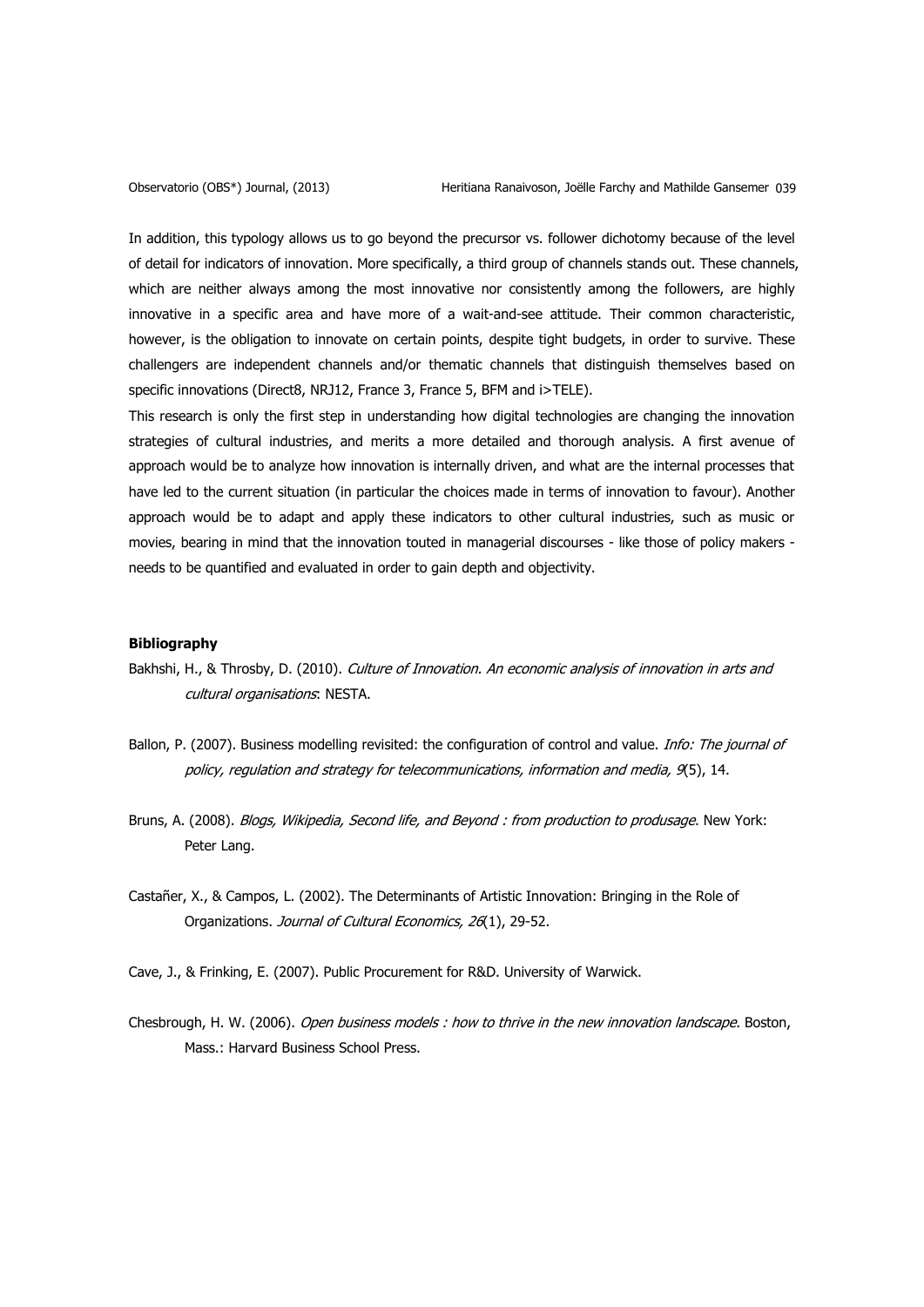- <span id="page-17-6"></span>Djellal, F., Francoz, D., Gallouj, C., Gallouj, F. z., & Jacquin, Y. (2003). Revising the definition of research and development in the light of the specificities of services. Science and Public Policy, 30, 415-429.
- <span id="page-17-0"></span>Donders, K., Ballon, P., Ranaivoson, H., Lindmark, S., Evens, T., Rucic, H., et al. (2011). Naar een Ecosysteem-Model voor Onderzoek en Innovatie rond Audiovisuele Consumptie in Vlaanderen. Deliverable 2. Desirable and feasible scenarios for collaborative innovation in the Flemish media sector. Brussel / Gent: IBBT-SMIT, VUB / MICT, UGent.
- <span id="page-17-7"></span>Flew, T., Cunningham, S. D., Bruns, A., & Wilson, J. A. (2008). Social Innovation, User-Created Content and the Future of the ABC and SBS as Public Service Media : Submission to Review of National Broadcasting (ABC and SBS), Department of Broadband, Communications and the Digital Economy.
- <span id="page-17-2"></span>Freeman, C. (1991). Innovation The New Palgrave: A Dictionnary of Economics (pp. 3). London: The Macmillan Press Limited.
- <span id="page-17-4"></span>Handke, C. (2008). On Peculiarities of Innovation in Cultural Industries. Paper presented at the 15th International Conference of the Association for Cultural Economics International (ACEI).
- <span id="page-17-3"></span>Henten, A., Falch, M., & Tadayoni, R. (2004). New Trends in Telecommunication Innovation. Communications & Stratégies, 54(2nd quarter), 131-158.
- <span id="page-17-5"></span>Kamprath, M., & Mietzner, D. (2009). The Nature of Radical Media Innovation - Insights from an Explorative Study. Paper presented at the 2nd ISPIM Innovation Symposium - "Stimulating Recovery - The Role of Innovation Management".
- <span id="page-17-8"></span>Köhler, L. (2005). Produktinnovation in der Medienindustrie. Organisationskonzepte auf der Basis von Produktplattformen: DUV Gabler Edition Wissenschaft.
- <span id="page-17-1"></span>OECD (2002). Frascati manual 2002 : proposed standard practice for surveys on research and experimental development : the measurement of scientific and technological activities. Paris: Organisation for Economic Co-operation and Development.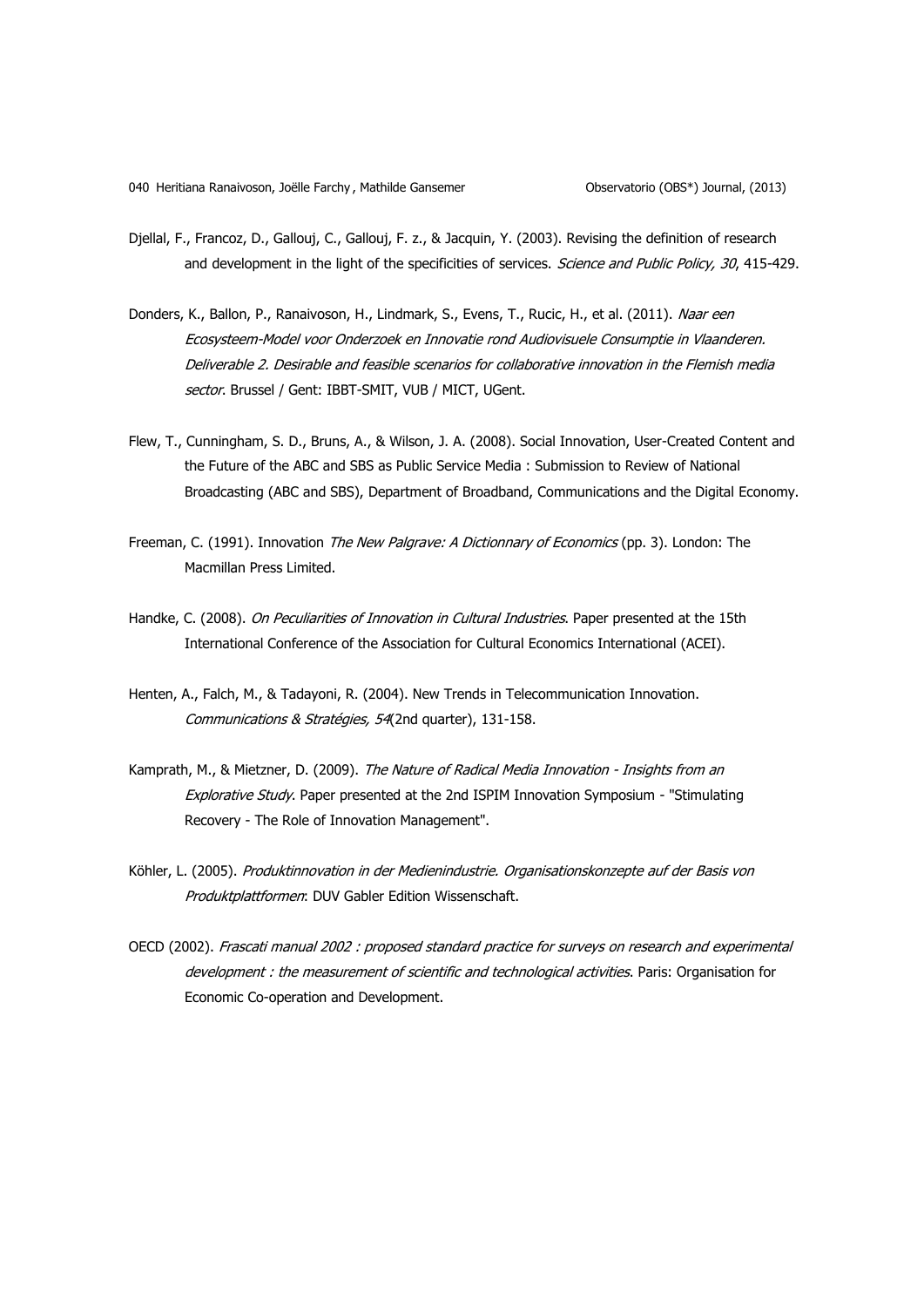- <span id="page-18-0"></span>Pavitt, K. (1984). Sectoral patterns of technical change: Towards a taxonomy and a theory. Research Policy, 13(6), 343-373.
- <span id="page-18-2"></span>Preston, P., & Cawley, A. (2004). Understanding the 'Knowledge Economy' in the early 21st century: Lessons from Innovation in the Media Sector. Communications & Stratégies, 55(3rd quarter), 26.

<span id="page-18-1"></span>Schumpeter, J. A. (1942). Capitalism, socialism, and democracy. New York, London,: Harper & Brothers.

#### **Annexes**

Résultats bruts

|                                                       | <b>ARTE</b>        | <b>BFM</b>          | Canal+              | Direct 8           | <b>France</b><br>2 | France 3         | <b>France</b><br>4 | <b>France</b><br>5 | itélé              | M6                  | <b>NRJ12</b>        | <b>NT1</b>   | TF1                 | <b>TMC</b>         | W9                 |
|-------------------------------------------------------|--------------------|---------------------|---------------------|--------------------|--------------------|------------------|--------------------|--------------------|--------------------|---------------------|---------------------|--------------|---------------------|--------------------|--------------------|
| Innovations relatives à l'enrichissement des contenus |                    |                     |                     |                    |                    |                  |                    |                    |                    |                     |                     |              |                     |                    |                    |
| catch-up tv                                           | Sept<br>2007       | <b>Nov</b><br>2009  | <b>Mars</b><br>2008 | <b>Dec</b><br>2010 | <b>Juil 2010</b>   | <b>Juil 2010</b> | Juil 2010          | Juil<br>2010       | Oct<br>2010        | <b>Mars</b><br>2008 | <b>Juin</b><br>2010 | Oct<br>2009  | Mai<br>2009         | <b>Nov</b><br>2009 | <b>Dec</b><br>2009 |
| <b>VOD</b>                                            | Jany<br>2006       |                     | Oct 2005            | <b>Dec</b><br>2010 | <b>Nov</b><br>2005 | <b>Nov 2005</b>  | <b>Nov</b><br>2005 | Nov<br>2005        |                    | Sept<br>2009        |                     |              | <b>Nov</b><br>2005  | Janv<br>2011       | <b>Dec</b><br>2009 |
| <b>IPTV</b>                                           | Sept<br>2007       | <b>Nov</b><br>2006  | <b>Nov</b><br>2004  | Avr<br>2006        | <b>Juil 2007</b>   | <b>Juil 2007</b> | <b>Juil 2007</b>   | <b>Juil 2007</b>   | Oct<br>2005        | <b>Mars</b><br>2008 | Fev<br>2005         |              | <b>Dec</b><br>2006  | Janv<br>2010       | Avr<br>2010        |
| Programmes en<br>catch-up                             | 31%                | 100%                | 64%                 | 37%                | 73%                | 58%              | 24%                | 47%                | 100%               | 40%                 | 28%                 | $0\%$        | 54%                 | 38%                | 20%                |
| Smart phone                                           | Mars<br>2010       | Sept<br>2009        | <b>Dec</b><br>2009  | Avr<br>2010        | <b>Dec</b><br>2009 | Dec 2009         | <b>Dec</b><br>2009 | <b>Dec</b><br>2009 | <b>Dec</b><br>2009 | Oct<br>2010         | Mai<br>2010         |              | Juil<br>2009        | Sept<br>2010       | Avr<br>2010        |
| Tablette tactile                                      | <b>Dec</b><br>2010 | Juin<br>2010        | <b>Juil 2010</b>    | Avr<br>2010        | Sept<br>2010       | Sept 2010        | Sept<br>2010       | Sept<br>2010       | Juil<br>2010       | Oct<br>2010         | <b>Juin</b><br>2010 |              |                     | Sept<br>2010       | Avr<br>2010        |
| <b>TPM</b>                                            | $\mathbf{1}$       | $\mathbf{1}$        | $\mathbf{1}$        | $\mathbf{1}$       | $\mathbf{1}$       | $\mathbf{1}$     | 0                  | 0                  | $\mathbf{1}$       | 1                   | 1                   | $\mathbf{0}$ | $\mathbf{1}$        | $\mathbf{0}$       | 1                  |
| diffusion HD                                          | Sept<br>2008       | <b>Juin</b><br>2010 | Mars<br>2006        | Mars<br>2010       | <b>Juil 2008</b>   | Mai 2010         |                    |                    |                    | Sept<br>2008        | Aout<br>2006        |              | Sept<br>2008        |                    | <b>Nov</b><br>2009 |
| diffusion 3D                                          |                    |                     |                     |                    |                    |                  |                    |                    |                    |                     | Sept<br>2010        |              | <b>Juin</b><br>2010 |                    |                    |

<span id="page-18-4"></span>Schweizer, T. S. (2003). Managing Interactions between Technological and Stylistic Innovation in the Media Industries. Technology Analysis & Strategic Management, 15, 23.

<span id="page-18-3"></span>Stoneman, P. (2010). Soft innovation : economics, product aesthetics, and the creative industries. Oxford ; New York: Oxford University Press.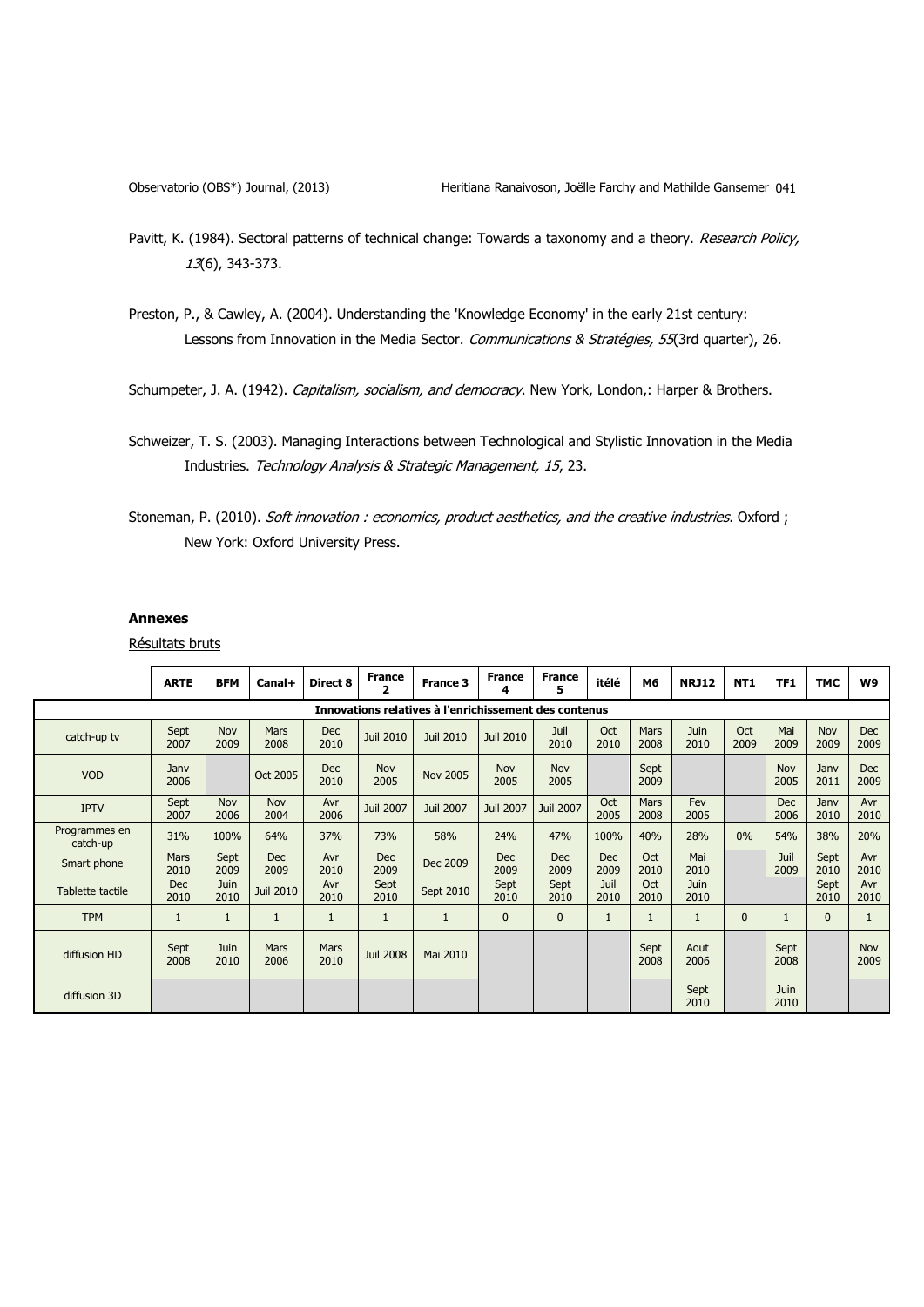# 042 Heritiana Ranaivoson, Joëlle Farchy, Mathilde Gansemer **Canada en Consecutorio (OBS\*)** Journal, (2013)

|                                                      | <b>ARTE</b>  | <b>BFM</b>   | Canal+       | Direct 8     | <b>France</b><br>2 | France 3                                                                                         | <b>France</b><br>4 | <b>France</b><br>5. | itélé        | M6           | <b>NRJ12</b>   | <b>NT1</b>   | TF1            | <b>TMC</b>   | W9           |
|------------------------------------------------------|--------------|--------------|--------------|--------------|--------------------|--------------------------------------------------------------------------------------------------|--------------------|---------------------|--------------|--------------|----------------|--------------|----------------|--------------|--------------|
|                                                      |              |              |              |              |                    | Innovations relatives aux moyens d'accès aux contenus                                            |                    |                     |              |              |                |              |                |              |              |
| Programmes avec<br>contenus de<br>complément         | 52%          | $0\%$        | 26%          | 7%           | 33%                | 63%                                                                                              | 37%                | 34%                 | 0%           | 30%          | 3%             | 0%           | 22%            | 0%           | 23%          |
| Programmes<br>disponibles sous<br>forme d'extraits   | 16%          | 5%           | 24%          | 23%          | 22%                | 5%                                                                                               | 34%                | 9%                  | 0%           | 35%          | 0%             | 19%          | 23%            | 37%          | 9%           |
| Programmes présents<br>sur un réseau social          | 14%          | 13%          | 47%          | 19%          | 25%                | 14%                                                                                              | 0%                 | 8%                  | 18%          | 47%          | 9%             | 17%          | 28%            | 0%           | 15%          |
| Programmes avec<br>commentaires/<br><b>Votes</b>     | 53%          | 0%           | 47%          | 67%          | 57%                | 55%                                                                                              | 45%                | 38%                 | 100%         | 75%          | 100%           | 1%           | 74%            | 12%          | 48%          |
| Programmes avec<br>interactivité                     | 17%          | 73%          | 7%           | 4%           | 11%                | 4%                                                                                               | 2%                 | 19%                 | 53%          | 24%          | 0%             | 3%           | 0%             | 0%           | 14%          |
| Programmes avec<br>forum                             | 64%          | 0%           | 22%          | 18%          | 35%                | 36%                                                                                              | 45%                | 53%                 | 0%           | 79%          | 0%             | 3%           | 23%            | 0%           | 22%          |
| Programmes avec site<br>web                          | 52%          | $0\%$        | 65%          | 86%          | 73%                | 70%                                                                                              | 80%                | 39%                 | 0%           | 65%          | 0%             | 29%          | 76%            | 17%          | 23%          |
| Offre de<br>webprogrammes                            | $\mathbf{1}$ | $\mathbf{0}$ | $\mathbf{1}$ | $\mathbf{0}$ | $\Omega$           | $\overline{0}$                                                                                   | $\mathbf{1}$       | $\mathbf{1}$        | $\mathbf{0}$ | $\Omega$     | $\overline{0}$ | $\Omega$     | $\Omega$       | $\mathbf{0}$ | $\mathbf{0}$ |
|                                                      |              |              |              |              |                    | Innovations relatives au modèle d'affaire et au développement et à la stratégie de développement |                    |                     |              |              |                |              |                |              |              |
| Partenariats                                         | $\mathbf{1}$ | $\mathbf{1}$ | $\mathbf{0}$ | $\mathbf{1}$ | $\mathbf{0}$       | $\mathbf{0}$                                                                                     | $\mathbf{1}$       | $\Omega$            | $\mathbf{1}$ | $\mathbf{1}$ | $\mathbf{1}$   | $\mathbf{1}$ | $\overline{0}$ | $\Omega$     | $\mathbf{1}$ |
| Présence sur<br>Facebook                             | $\mathbf{1}$ | $\mathbf{1}$ | $\mathbf{1}$ | $\mathbf{1}$ | $\mathbf{1}$       | $\mathbf{1}$                                                                                     | $\mathbf{1}$       | $\mathbf{1}$        | $\mathbf{1}$ | $\mathbf{1}$ | $\mathbf{1}$   | $\mathbf{1}$ | $\mathbf{1}$   | $\mathbf{0}$ | $\mathbf{1}$ |
| Présence sur<br>Twitter                              | $\mathbf{1}$ | $\mathbf{1}$ | $\mathbf{1}$ | $\mathbf{1}$ | $\mathbf{1}$       | $\mathbf{1}$                                                                                     | $\mathbf{0}$       | $\mathbf{1}$        | $\mathbf{1}$ | $\mathbf{1}$ | $\mathbf{1}$   | $\mathbf{1}$ | $\mathbf{1}$   | $\mathbf{1}$ | $\mathbf{1}$ |
| Services spécifiques                                 | $\mathbf{1}$ | $\mathbf{1}$ | $\mathbf{1}$ | $\mathbf{1}$ | $\mathbf{1}$       | $\mathbf{1}$                                                                                     | $\mathbf{1}$       | $\mathbf{1}$        | $\mathbf{1}$ | $\mathbf{1}$ | $\mathbf{1}$   | $\mathbf{0}$ | $\mathbf{1}$   | $\mathbf{0}$ | $\mathbf{1}$ |
| visionnage du direct<br>de la chaîne sur<br>Internet | $\Omega$     | $\mathbf{1}$ | $\mathbf{1}$ | $\mathbf{1}$ | $\Omega$           | $\Omega$                                                                                         | $\mathbf{0}$       | $\Omega$            | $\mathbf{1}$ | 1            | $\Omega$       | $\mathbf{0}$ | $\mathbf{1}$   | $\mathbf{0}$ | $\Omega$     |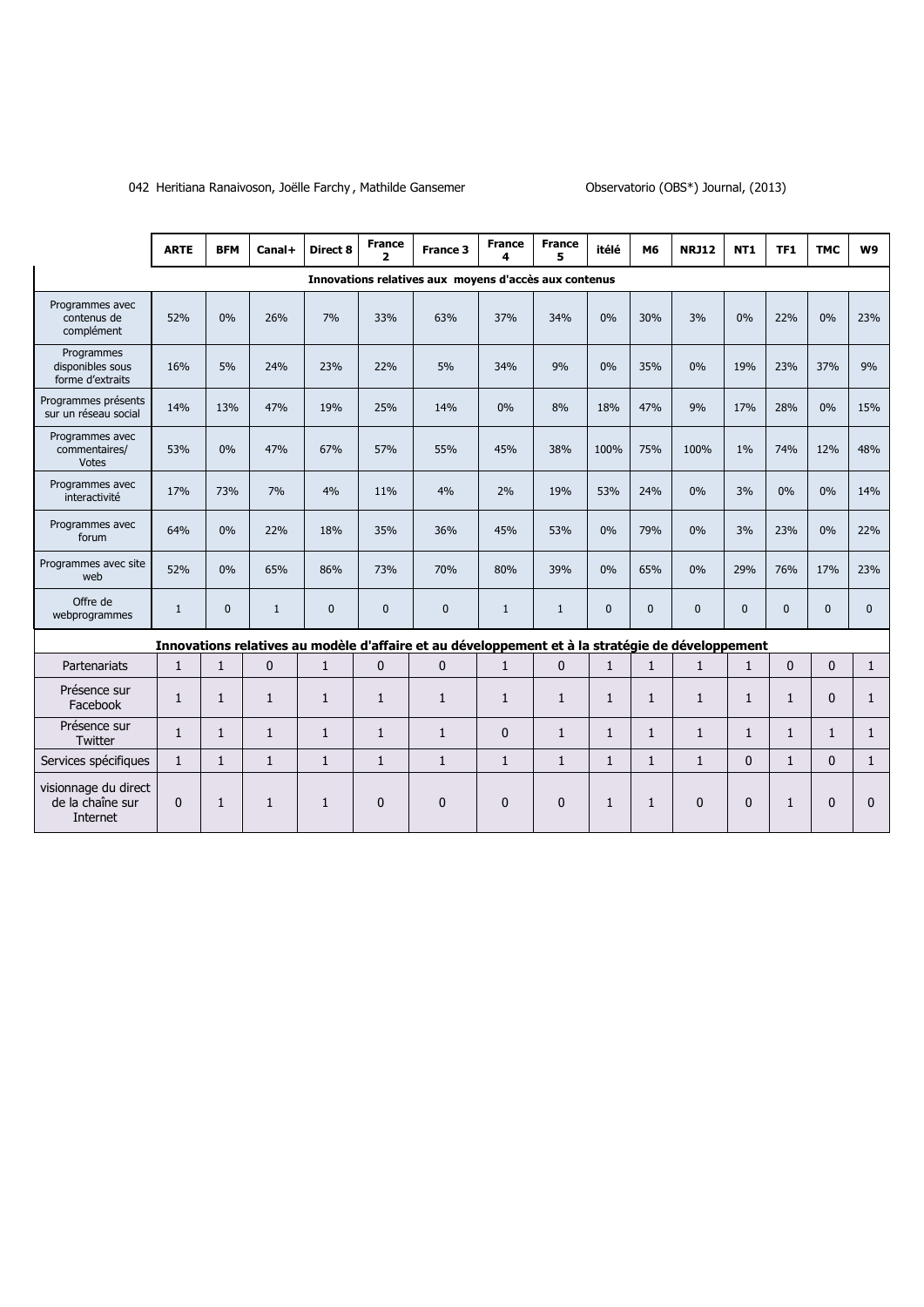# Classement des chaînes par critères

Le tableau ci-dessous se lit de la façon suivante: ARTE est première sur le critère « catch-up TV », septième sur la « VOD »,…, neuvième ex-æquo avec France 3 sur la présence des « programmes sur les réseaux sociaux ».

|                                                    | <b>ARTE</b>    | <b>BFM</b>     | Canal<br>$\ddot{}$ | <b>Direct</b><br>8 | <b>France</b><br>2 | France<br>3    | <b>France</b><br>4                                    | <b>France</b><br>5 | itélé          | M6             | <b>NRJ12</b>   | <b>NT1</b>     | TF1            | <b>TMC</b>     | W9             |
|----------------------------------------------------|----------------|----------------|--------------------|--------------------|--------------------|----------------|-------------------------------------------------------|--------------------|----------------|----------------|----------------|----------------|----------------|----------------|----------------|
|                                                    |                |                |                    |                    |                    |                | Innovations relatives à l'enrichissement des contenus |                    |                |                |                |                |                |                |                |
| catch-up tv                                        | $\mathbf{1}$   | $6\phantom{a}$ | $\overline{3}$     | 15                 | 10                 | 10             | 10                                                    | 10                 | 14             | $\overline{2}$ | $\mathsf{g}$   | 5              | $\overline{4}$ | $\overline{7}$ | 8              |
| <b>VOD</b>                                         | $\overline{7}$ |                | $\mathbf{1}$       | 10                 | $\overline{2}$     | $\overline{2}$ | $\overline{2}$                                        | $\overline{2}$     |                | 8              |                |                | $\overline{2}$ | 11             | 9              |
| <b>IPTV</b>                                        | 11             | 5              | $\mathbf{1}$       | $\overline{4}$     | 8                  | 8              | 8                                                     | 8                  | 3              | 12             | $\overline{2}$ |                | 6              | 13             | 14             |
| Programmes en<br>catch-up                          | 11             | $\mathbf{1}$   | $\overline{4}$     | 10                 | 3                  | 5              | 13                                                    | $\overline{7}$     | $\mathbf{1}$   | 8              | 12             | 15             | 6              | 9              | 14             |
| Smart phone                                        | $\overline{9}$ | 3              | 5                  | 10                 | $\overline{4}$     | $\overline{4}$ | $\overline{4}$                                        | $\overline{4}$     | $\overline{4}$ | 14             | 12             |                | $\mathbf{1}$   | 13             | $10$           |
| Tablette tactile                                   | 13             | $\overline{3}$ | 5                  | $\mathbf{1}$       | $\overline{7}$     | $\overline{7}$ | $\overline{7}$                                        | $\overline{7}$     | 5              | 12             | $\overline{3}$ |                |                | 11             | 1              |
| <b>TPM</b>                                         | $\mathbf{1}$   | $\mathbf{1}$   | $\mathbf{1}$       | $\mathbf{1}$       | $\mathbf{1}$       | $\mathbf{1}$   | 11                                                    | 11                 | $\mathbf{1}$   | $\mathbf{1}$   | $\mathbf{1}$   | 11             | $\mathbf{1}$   | 11             | 1              |
| diffusion HD                                       | $\overline{4}$ | 10             | $1\,$              | $\bf 8$            | $\overline{3}$     | 9              |                                                       |                    |                | $\overline{4}$ | $\overline{2}$ |                | $\overline{4}$ |                | $\overline{7}$ |
| diffusion 3D                                       |                |                |                    |                    |                    |                |                                                       |                    |                |                | $\overline{2}$ |                | $\mathbf{1}$   |                |                |
|                                                    |                |                |                    |                    |                    |                | Innovations relatives aux moyens d'accès aux contenus |                    |                |                |                |                |                |                |                |
| Programmes avec<br>contenus de<br>complément       | $\overline{2}$ | 12             | $\overline{7}$     | 10                 | 5                  | $\mathbf{1}$   | 3                                                     | $\overline{4}$     | 12             | $6\phantom{a}$ | 11             | 12             | 9              | 12             | 8              |
| Programmes<br>disponibles sous<br>forme d'extraits | $\overline{9}$ | 12             | $\overline{4}$     | 5                  | $\overline{7}$     | 13             | 3                                                     | $10\,$             | 14             | $\overline{2}$ | 14             | $\overline{7}$ | 8              | $\mathbf 1$    | 11             |
| Programmes présent<br>sur un réseau social         | 9              | 11             | $\mathbf{1}$       | 5                  | $\overline{4}$     | 9              | 14                                                    | 13                 | 6              | $\mathbf{1}$   | 12             | $\overline{7}$ | 3              | 14             | 8              |
| Programmes avec<br>commentaires/<br>votes          | 8              | 15             | 10                 | 5                  | 6                  | $\overline{7}$ | 11                                                    | 12                 | $\mathbf 1$    | 3              | $\mathbf{1}$   | 14             | $\overline{4}$ | 13             | 9              |
| Programmes avec<br>interactivité                   | 5              | $\mathbf{1}$   | 8                  | $\overline{9}$     | $\overline{7}$     | 9              | 12                                                    | $\overline{4}$     | $\overline{2}$ | $\overline{3}$ | 13             | 11             | 13             | 13             | 6              |
| Programmes avec<br>forum                           | $\overline{2}$ | 12             | 8                  | 10                 | 6                  | 5              | $\overline{4}$                                        | 3                  | 12             | $\mathbf{1}$   | 12             | 11             | $\overline{7}$ | 14             | 8              |
| Programmes avec<br>site web                        | 8              | 13             | $\boldsymbol{6}$   | $\mathbf{1}$       | $\overline{4}$     | 5              | $\overline{2}$                                        | 9                  | 13             | 6              | 13             | 10             | 3              | 12             | 11             |
| Offre de<br>webprogrammes                          | $\mathbf{1}$   | 5              | $\mathbf{1}$       | 5                  | 5                  | 5              | $\mathbf{1}$                                          | $\mathbf{1}$       | 5              | 5              | 5              | 5              | 5              | 5              | 5              |